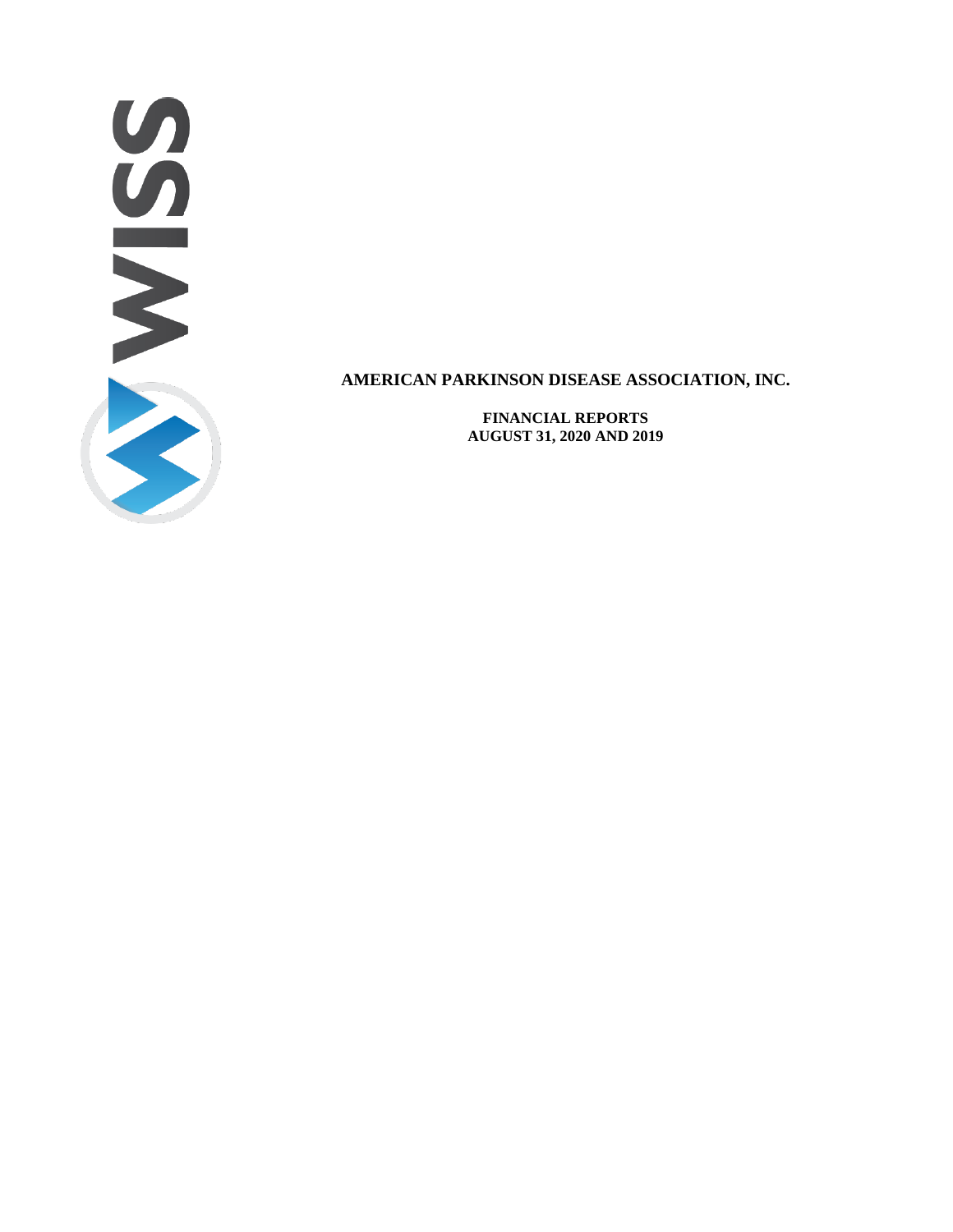## **TABLE OF CONTENTS**

|                                                    | Page    |
|----------------------------------------------------|---------|
| <b>INDEPENDENT AUDITORS' REPORT</b>                | $1 - 2$ |
| FINANCIAL STATEMENTS:                              |         |
| <b>Statements of Financial Position</b>            | 3       |
| Statements of Activities and Changes in Net Assets | 4       |
| <b>Statements of Functional Expenses</b>           | $5-6$   |
| <b>Statements of Cash Flows</b>                    | 7       |
| NOTES TO FINANCIAL STATEMENTS                      | $8-20$  |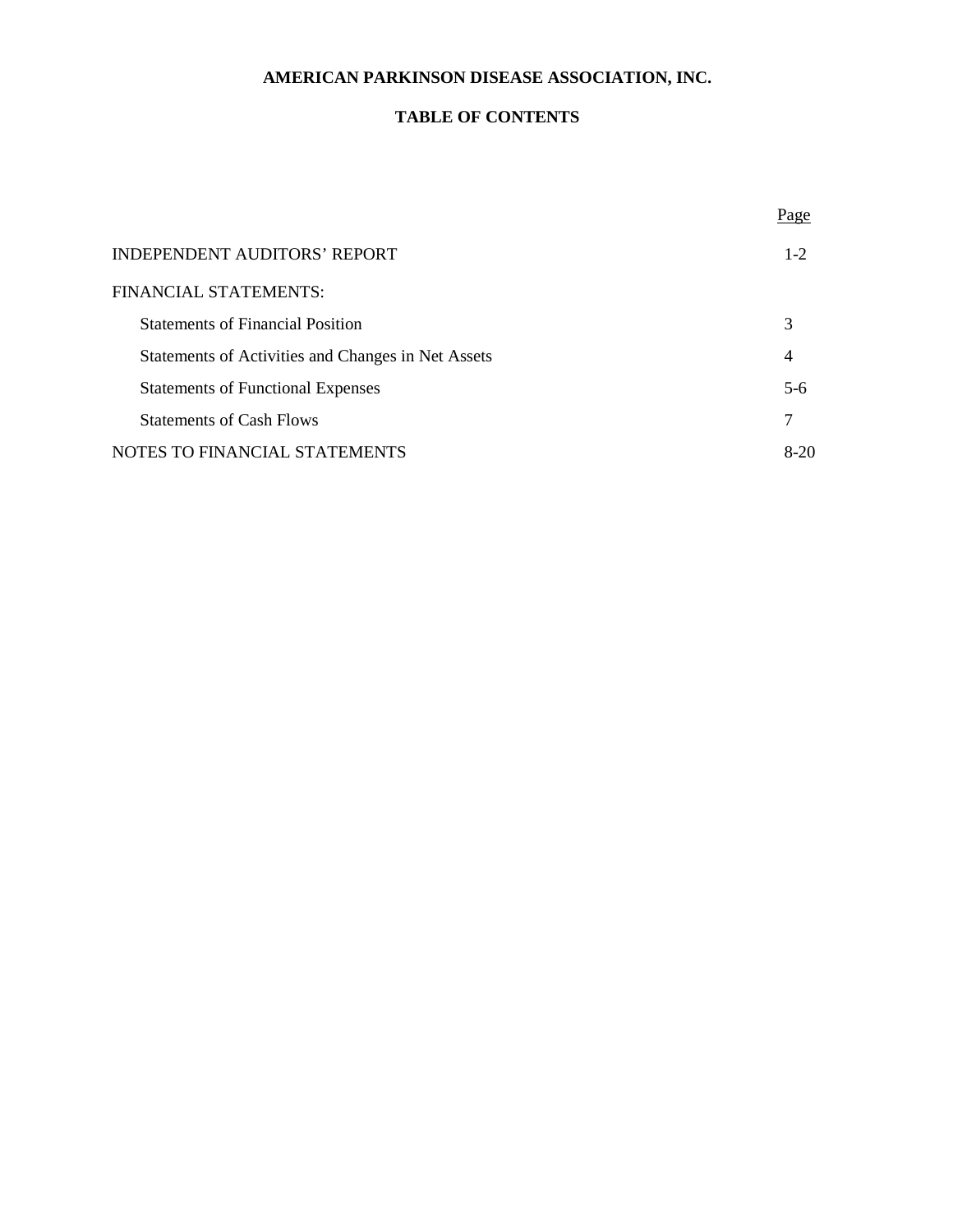

## **INDEPENDENT AUDITORS' REPORT**

To the Board of Directors of American Parkinson Disease Association, Inc. Staten Island, New York

We have audited the accompanying financial statements of American Parkinson Disease Association, Inc. (a nonprofit organization) ("APDA"), which comprise the statement of financial position as of August 31, 2020 and 2019, and the related statements of activities and changes in net assets, functional expenses, and cash flows for the years then ended, and the related notes to the financial statements.

## **Management's Responsibility for the Financial Statements**

Management is responsible for the preparation and fair presentation of these financial statements in accordance with accounting principles generally accepted in the United States of America; this includes the design, implementation, and maintenance of internal control relevant to the preparation and fair presentation of financial statements that are free from material misstatement, whether due to fraud or error.

## **Auditors' Responsibility**

Our responsibility is to express an opinion on these financial statements based on our audits. We conducted our audits in accordance with auditing standards generally accepted in the United States of America. Those standards require that we plan and perform the audit to obtain reasonable assurance about whether the financial statements are free from material misstatement.

An audit involves performing procedures to obtain audit evidence about the amounts and disclosures in the financial statements. The procedures selected depend on the auditors' judgment, including the assessment of the risks of material misstatement of the financial statements, whether due to fraud or error. In making those risk assessments, the auditor considers internal control relevant to the entity's preparation and fair presentation of the financial statements in order to design audit procedures that are appropriate in the circumstances, but not for the purpose of expressing an opinion on the effectiveness of the entity's internal control. Accordingly, we express no such opinion. An audit also includes evaluating the appropriateness of accounting policies used and the reasonableness of significant accounting estimates made by management, as well as evaluating the overall presentation of the financial statements.

We believe that the audit evidence we have obtained is sufficient and appropriate to provide a basis for our audit opinion.

## **Opinion**

In our opinion, the financial statements referred to above present fairly, in all material respects, the financial position of APDA as of August 31, 2020 and 2019, and the changes in its net assets and its cash flows for the years then ended in accordance with accounting principles generally accepted in the United States of America.

# **WISS & COMPANY, LLP**

14 Penn Plaza, Suite 1010 **New York, NY 10122** 212.594.8155

100 Campus Drive, Suite 400 Florham Park, NJ 07932 973.994.9400

**5 Bartles Corner Road** Flemington, NJ 08822 908.782.7300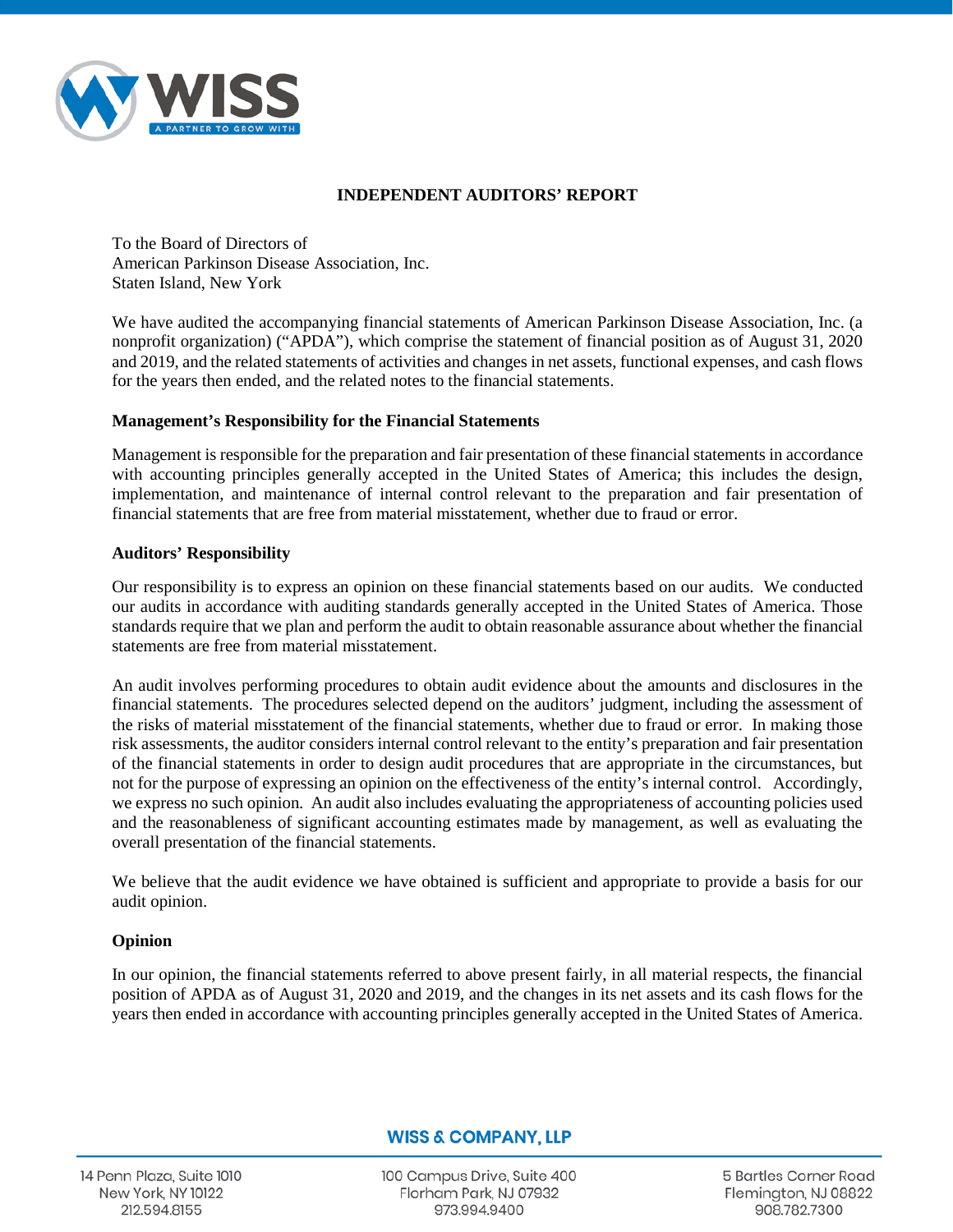## **Effect of Adopting New Accounting Standard**

As discussed in Note 1 to the financial statements, APDA adopted new accounting guidance related to Financial Accounting Standards Board Accounting Standards Update, 2018-08 "Clarifying the Scope and the Accounting Guidance for Contributions Received and Contributions Made (Topic 605)." Adoption of this standard has been applied on a modified prospective basis and resulted in a \$399,625 decrease in deferred revenue and related increase in contributions along with an \$87,500 increase in grants payable and related grants and awards expense. Our opinion is not modified with respect to this matter.

Wiss & Company

WISS & COMPANY, LLP

Florham Park, New Jersey March 4, 2021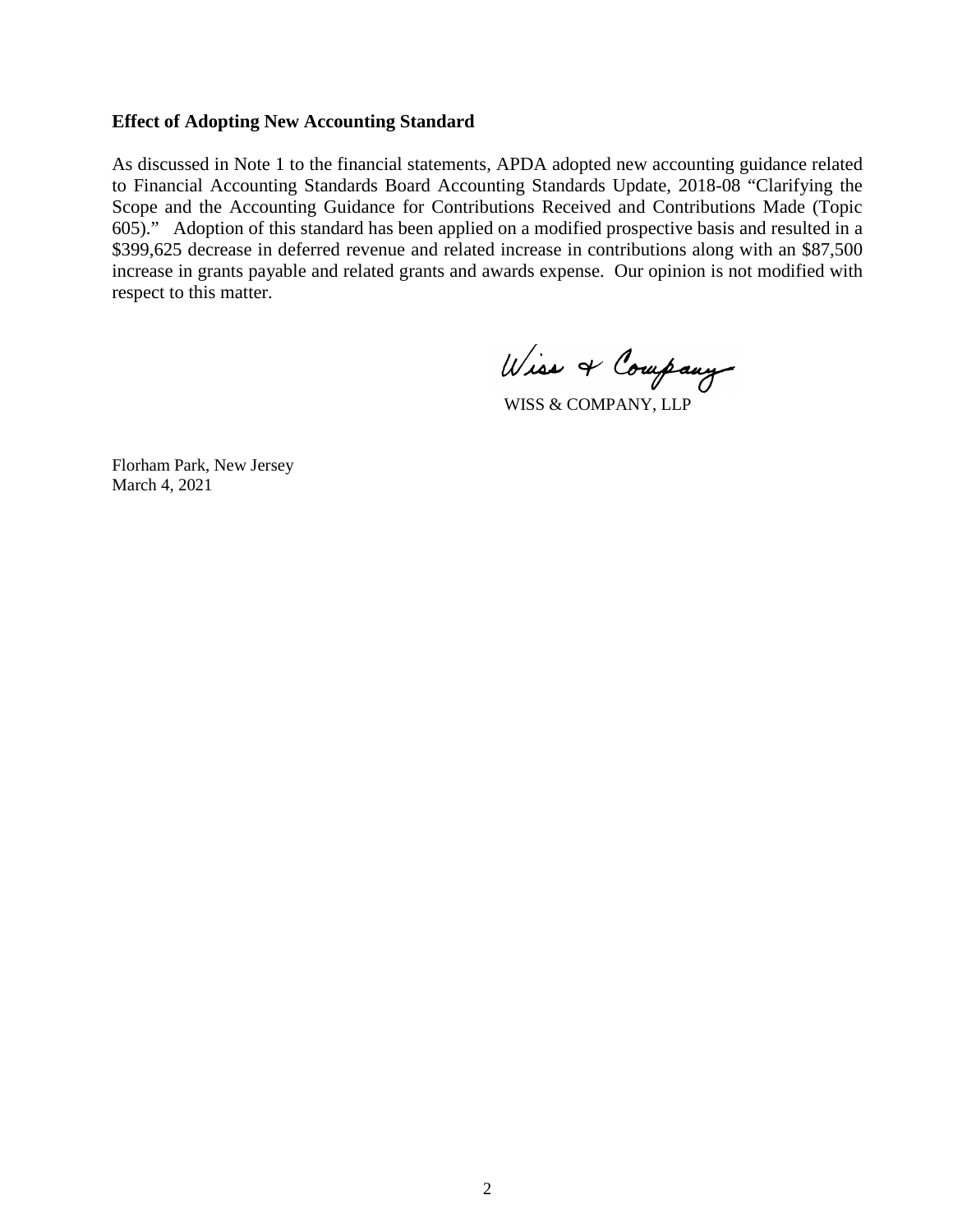# **AMERICAN PARKINSON DISEASE ASSOCIATION, INC. STATEMENTS OF FINANCIAL POSITION**

|                                                          | August 31,               |                 |  |  |  |
|----------------------------------------------------------|--------------------------|-----------------|--|--|--|
|                                                          | 2020                     | 2019            |  |  |  |
| <b>ASSETS</b>                                            |                          |                 |  |  |  |
| Cash and equivalents                                     | \$<br>8,353,672          | 6,670,436<br>\$ |  |  |  |
| Bequests receivable                                      | 156,445                  | 1,138,876       |  |  |  |
| Contributions receivable                                 | 40,908                   | 45,037          |  |  |  |
| Investments                                              | 2,504,948                | 2,395,677       |  |  |  |
| Investments held for charitable gift annuities           | 207,481                  | 49,443          |  |  |  |
| Prepaid expenses and other assets                        | 172,607                  | 339,745         |  |  |  |
| Property and equipment, net                              | 2,250,606                | 2,339,341       |  |  |  |
| Beneficial interest in remainder trusts                  | 2,342,439                | 2,273,514       |  |  |  |
| Beneficial interest in perpetual trusts                  | 1,383,595                | 1,272,366       |  |  |  |
| <b>Total Assets</b>                                      | 17,412,701<br>\$         | \$16,524,435    |  |  |  |
| <b>LIABILITIES AND NET ASSETS</b><br><b>LIABILITIES:</b> |                          |                 |  |  |  |
| Accounts payable and accrued expenses                    | $\mathcal{S}$<br>471,913 | 542,608<br>\$   |  |  |  |
| Deferred revenue                                         |                          | 399,625         |  |  |  |
| Grants payable                                           | 2,586,457                | 2,080,272       |  |  |  |
| Charitable gift annuities payable                        | 145,570                  | 54,052          |  |  |  |
| Paycheck protection program loan                         | 502,700                  |                 |  |  |  |
| <b>Total Liabilities</b>                                 | 3,706,640                | 3,076,557       |  |  |  |
|                                                          |                          |                 |  |  |  |
| <b>COMMITMENTS</b>                                       |                          |                 |  |  |  |
| <b>NET ASSETS:</b>                                       |                          |                 |  |  |  |
| Without donor restrictions                               | 7,740,323                | 7,336,607       |  |  |  |
| With donor restrictions                                  | 5,965,738                | 6,111,271       |  |  |  |
| <b>Total Net Assets</b>                                  | 13,706,061               | 13,447,878      |  |  |  |
| <b>Total Liabilities and Net Assets</b>                  | 17,412,701<br>S          | \$16,524,435    |  |  |  |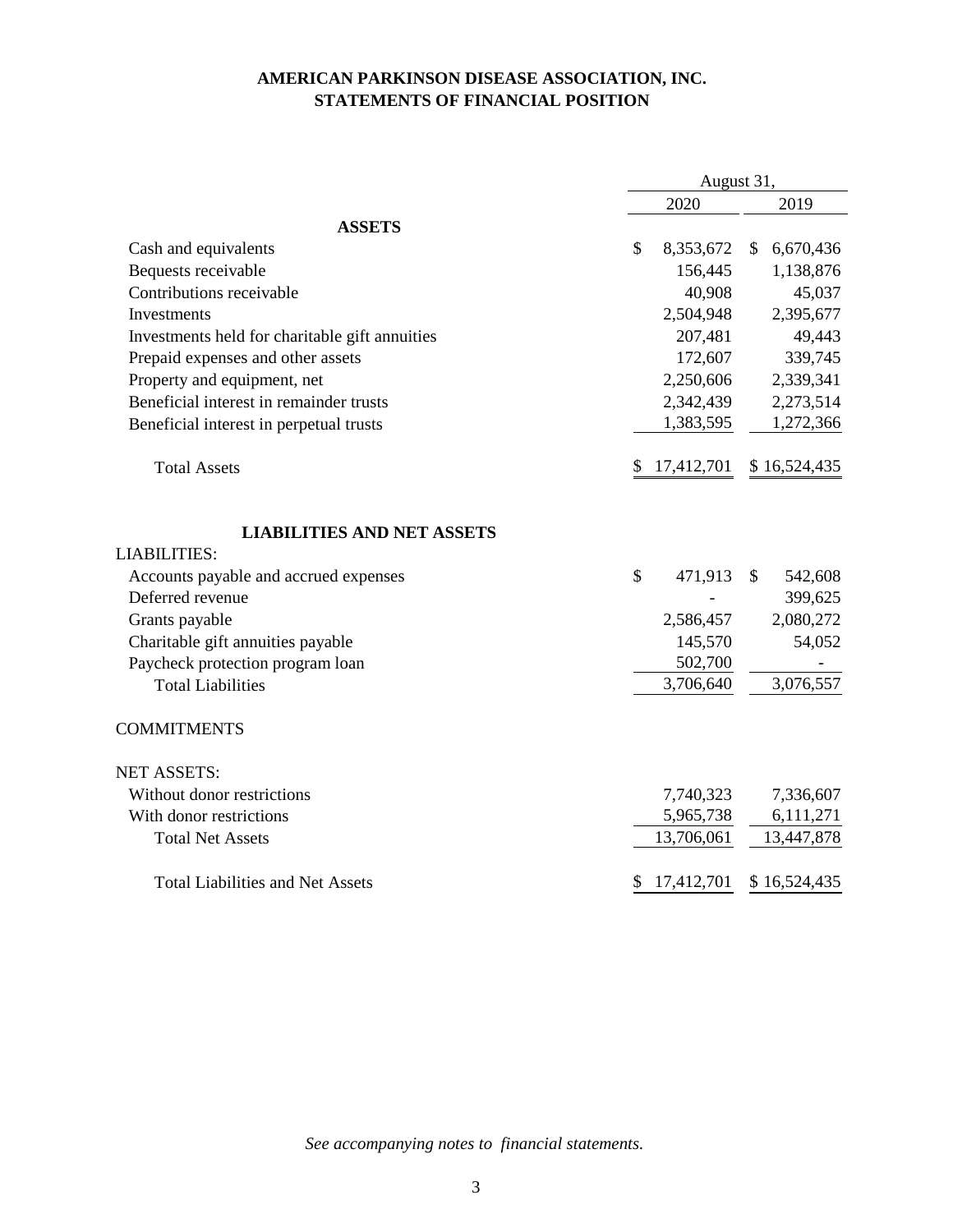#### **AMERICAN PARKINSON DISEASE ASSOCIATION, INC. STATEMENTS OF ACTIVITIES AND CHANGES IN NET ASSETS**

|                                                  | August 31, |                                      |    |                            |      |            |    |                                      |    |                            |  |              |
|--------------------------------------------------|------------|--------------------------------------|----|----------------------------|------|------------|----|--------------------------------------|----|----------------------------|--|--------------|
|                                                  |            |                                      |    | 2020                       |      |            |    |                                      |    | 2019                       |  |              |
|                                                  |            | <b>Without Donor</b><br>Restrictions |    | With Donor<br>Rectrictions |      | Total      |    | <b>Without Donor</b><br>Restrictions |    | With Donor<br>Rectrictions |  | Total        |
| <b>SUPPORT AND REVENUES:</b>                     |            |                                      |    |                            |      |            |    |                                      |    |                            |  |              |
| Contributions                                    | \$         | 8,653,638                            | S. | 1,317,398                  | - \$ | 9,971,036  | \$ | 8,171,422                            |    | $$1,447,731$ \;            |  | 9,619,153    |
| <b>Bequests</b>                                  |            | 1,485,388                            |    | 115,469                    |      | 1,600,857  |    | 1,817,921                            |    | 283,921                    |  | 2,101,842    |
| Investment return, net                           |            | 156,044                              |    | 126                        |      | 156,170    |    | 67,532                               |    | 123                        |  | 67,655       |
| Change in value of beneficial interest in assets |            |                                      |    |                            |      |            |    |                                      |    |                            |  |              |
| held by others                                   |            |                                      |    | 180,154                    |      | 180,154    |    |                                      |    | (129, 963)                 |  | (129, 963)   |
| Contributed services                             |            | 10,330,201                           |    | $\overline{a}$             |      | 10,330,201 |    | 13,471,575                           |    |                            |  | 13,471,575   |
| Other revenue                                    |            | 109,401                              |    | 7,438                      |      | 116,839    |    | 62,490                               |    | 2,069                      |  | 64,559       |
|                                                  |            | 20,734,672                           |    | 1,620,585                  |      | 22,355,257 |    | 23.590.940                           |    | 1,603,881                  |  | 25,194,821   |
| NET ASSETS RELEASED                              |            |                                      |    |                            |      |            |    |                                      |    |                            |  |              |
| FROM RESTRICTIONS                                |            | 1,766,118                            |    | (1,766,118)                |      |            |    | 1,797,434                            |    | (1,797,434)                |  |              |
| Total support and revenues                       |            | 22,500,790                           |    | (145, 533)                 |      | 22,355,257 |    | 25,388,374                           |    | (193, 553)                 |  | 25,194,821   |
| <b>EXPENSES:</b>                                 |            |                                      |    |                            |      |            |    |                                      |    |                            |  |              |
| Program services:                                |            |                                      |    |                            |      |            |    |                                      |    |                            |  |              |
| Patient and program services                     |            | 2,210,966                            |    |                            |      | 2,210,966  |    | 2,390,658                            |    |                            |  | 2,390,658    |
| Research                                         |            | 2,757,119                            |    |                            |      | 2,757,119  |    | 2,668,277                            |    |                            |  | 2,668,277    |
| Public and professional education                |            | 14,061,480                           |    | $\overline{\phantom{a}}$   |      | 14,061,480 |    | 17,407,960                           |    |                            |  | 17,407,960   |
| Total program services                           |            | 19,029,565                           |    | $\overline{\phantom{0}}$   |      | 19,029,565 |    | 22,466,895                           |    |                            |  | 22,466,895   |
| <b>Supporting Services:</b>                      |            |                                      |    |                            |      |            |    |                                      |    |                            |  |              |
| Management and general                           |            | 1,070,270                            |    |                            |      | 1,070,270  |    | 1,194,963                            |    |                            |  | 1,194,963    |
| Fundraising                                      |            | 1,997,239                            |    |                            |      | 1,997,239  |    | 2,061,942                            |    |                            |  | 2,061,942    |
| Total supporting services                        |            | 3,067,509                            |    | $\mathbb{L}^+$             |      | 3,067,509  |    | 3,256,905                            |    | $\mathbb{Z}^{\mathbb{Z}}$  |  | 3,256,905    |
| Total expenses                                   |            | 22,097,074                           |    |                            |      | 22,097,074 |    | 25,723,800                           |    |                            |  | 25,723,800   |
| <b>CHANGE IN NET ASSETS</b>                      |            | 403,716                              |    | (145, 533)                 |      | 258,183    |    | (335, 426)                           |    | (193, 553)                 |  | (528, 979)   |
| NET ASSETS, BEGINNING OF YEAR                    |            | 7,336,607                            |    | 6,111,271                  |      | 13,447,878 |    | 7,672,033                            |    | 6,304,824                  |  | 13,976,857   |
| NET ASSETS, END OF YEAR                          | \$         | 7,740,323                            |    | \$5,965,738                | \$   | 13,706,061 | S  | 7,336,607                            | \$ | 6,111,271                  |  | \$13,447,878 |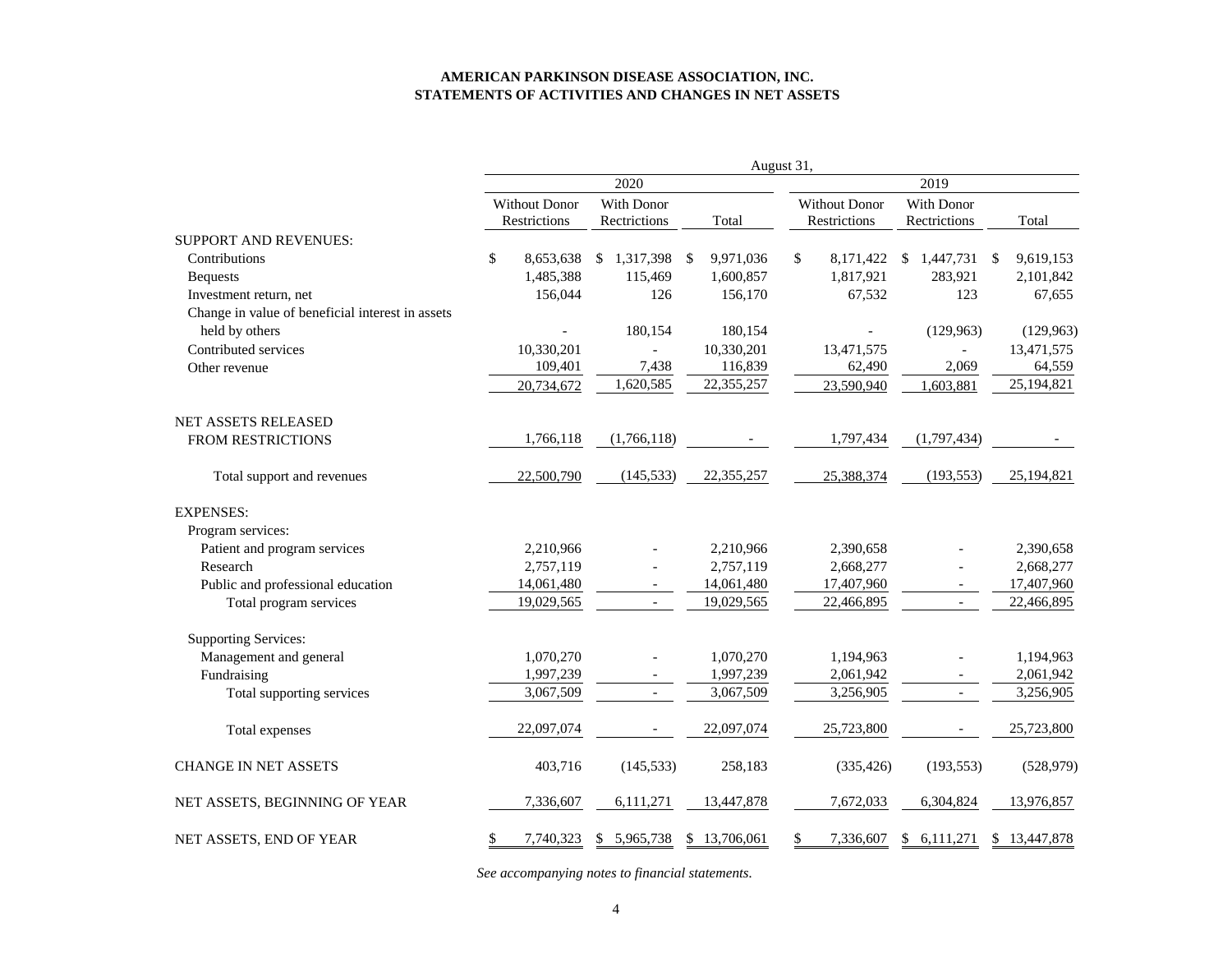#### **AMERICAN PARKINSON DISEASE ASSOCIATION, INC. STATEMENTS OF FUNCTIONAL EXPENSES FOR THE YEAR ENDED AUGUST 31, 2020**

|                                        |    |                                        |                                                     | Program Services |     |            |              |                           | <b>Support Services</b> |             |    |           |               |           |      | <b>TOTAL</b> |
|----------------------------------------|----|----------------------------------------|-----------------------------------------------------|------------------|-----|------------|--------------|---------------------------|-------------------------|-------------|----|-----------|---------------|-----------|------|--------------|
|                                        |    | Patient and<br><b>Program Services</b> | Public and<br>Professional<br>Education<br>Research |                  |     | Total      |              | Management<br>and General |                         | Fundraising |    |           | Total         |           | 2020 |              |
| <b>Salaries</b>                        | -S | 646,135                                | -\$                                                 | 232,285          | -\$ | 1,108,144  | -\$          | 1,986,564                 | \$                      | 451,019     | -S | 285,309   | <sup>\$</sup> | 736,328   | \$.  | 2,722,892    |
| Payroll tax and fringe benefits        |    | 228,608                                |                                                     | 82,184           |     | 392,070    |              | 702,862                   |                         | 159,574     |    | 100,944   |               | 260,518   |      | 963,380      |
| Grants and awards                      |    | 755,407                                |                                                     | 2,220,211        |     |            |              | 2,975,618                 |                         |             |    |           |               |           |      | 2,975,618    |
| Donated media                          |    |                                        |                                                     |                  |     | 10,330,201 |              | 10,330,201                |                         |             |    |           |               |           |      | 10,330,201   |
| Outside consulting fees                |    | 169,160                                |                                                     | 63,046           |     | 492,453    |              | 724,659                   |                         | 126,966     |    | 296,624   |               | 423,590   |      | 1,148,249    |
| Postage                                |    | 20,575                                 |                                                     | 12,261           |     | 475,847    |              | 508,683                   |                         | 33,716      |    | 492,304   |               | 526,020   |      | 1,034,703    |
| Stationary and printing                |    | 40,113                                 |                                                     | 18,129           |     | 404,747    |              | 462,989                   |                         | 42,758      |    | 386,193   |               | 428,951   |      | 891,940      |
| Meetings and travel                    |    | 49,914                                 |                                                     | 17,944           |     | 85,604     |              | 153,462                   |                         | 34,841      |    | 22,040    |               | 56,881    |      | 210,343      |
| Office                                 |    | 56,277                                 |                                                     | 20,743           |     | 142,859    |              | 219,879                   |                         | 41,319      |    | 75,679    |               | 116,998   |      | 336,877      |
| Computer and website                   |    | 48,210                                 |                                                     | 18,242           |     | 165,167    |              | 231,619                   |                         | 37,275      |    | 111,761   |               | 149,036   |      | 380,655      |
| <b>Mailings</b>                        |    | 544                                    |                                                     | 1,601            |     | 128,200    |              | 130,345                   |                         | 5,970       |    | 139,830   |               | 145,800   |      | 276,145      |
| Occupancy                              |    | 44,668                                 |                                                     | 16,058           |     | 76,608     |              | 137,334                   |                         | 31,180      |    | 19,724    |               | 50,904    |      | 188,238      |
| Direct donor benefit                   |    | 5,126                                  |                                                     | 1,843            |     | 8,791      |              | 15,760                    |                         | 3,578       |    | 2,263     |               | 5,841     |      | 21,601       |
| Maintenance and repairs                |    | 11,945                                 |                                                     | 4,294            |     | 20,485     |              | 36,724                    |                         | 8,338       |    | 5,274     |               | 13,612    |      | 50,336       |
| Legal                                  |    | 19,164                                 |                                                     | 6,889            |     | 32,867     |              | 58,920                    |                         | 13,377      |    | 8,462     |               | 21,839    |      | 80,759       |
| Telephone                              |    | 21,530                                 |                                                     | 7,740            |     | 36,925     |              | 66,195                    |                         | 15,029      |    | 9,507     |               | 24,536    |      | 90,731       |
| Dues, subscriptions, licenses and fees |    | 16,654                                 |                                                     | 5,988            |     | 28,563     |              | 51,205                    |                         | 11,625      |    | 7,354     |               | 18,979    |      | 70,184       |
| Insurance                              |    | 20,553                                 |                                                     | 7,389            |     | 35,249     |              | 63,191                    |                         | 14,347      |    | 9,075     |               | 23,422    |      | 86,613       |
| Accounting                             |    | 16,611                                 |                                                     | 5,972            |     | 28,487     |              | 51,070                    |                         | 11,595      |    | 7,335     |               | 18,930    |      | 70,000       |
| Marketing and advertising              |    | 978                                    |                                                     | 352              |     | 1,677      |              | 3,007                     |                         | 683         |    | 431       |               | 1,114     |      | 4,121        |
| <b>Equipment</b> leases                |    | 3,573                                  |                                                     | 1,285            |     | 6,129      |              | 10,987                    |                         | 2,494       |    | 1,578     |               | 4,072     |      | 15,059       |
| Depreciation                           |    | 33,818                                 |                                                     | 12,158           |     | 58,000     |              | 103,976                   |                         | 23,606      |    | 14,933    |               | 38,539    |      | 142,515      |
| Other miscellaneous expenses           |    | 1,403                                  |                                                     | 505              |     | 2,407      |              | 4,315                     |                         | 980         |    | 619       |               | 1,599     |      | 5,914        |
| Total                                  |    | 2,210,966                              | -S                                                  | 2,757,119        | -S  | 14,061,480 | <sup>S</sup> | 19,029,565                |                         | 1,070,270   | -S | 1,997,239 | <sup>\$</sup> | 3,067,509 |      | 22,097,074   |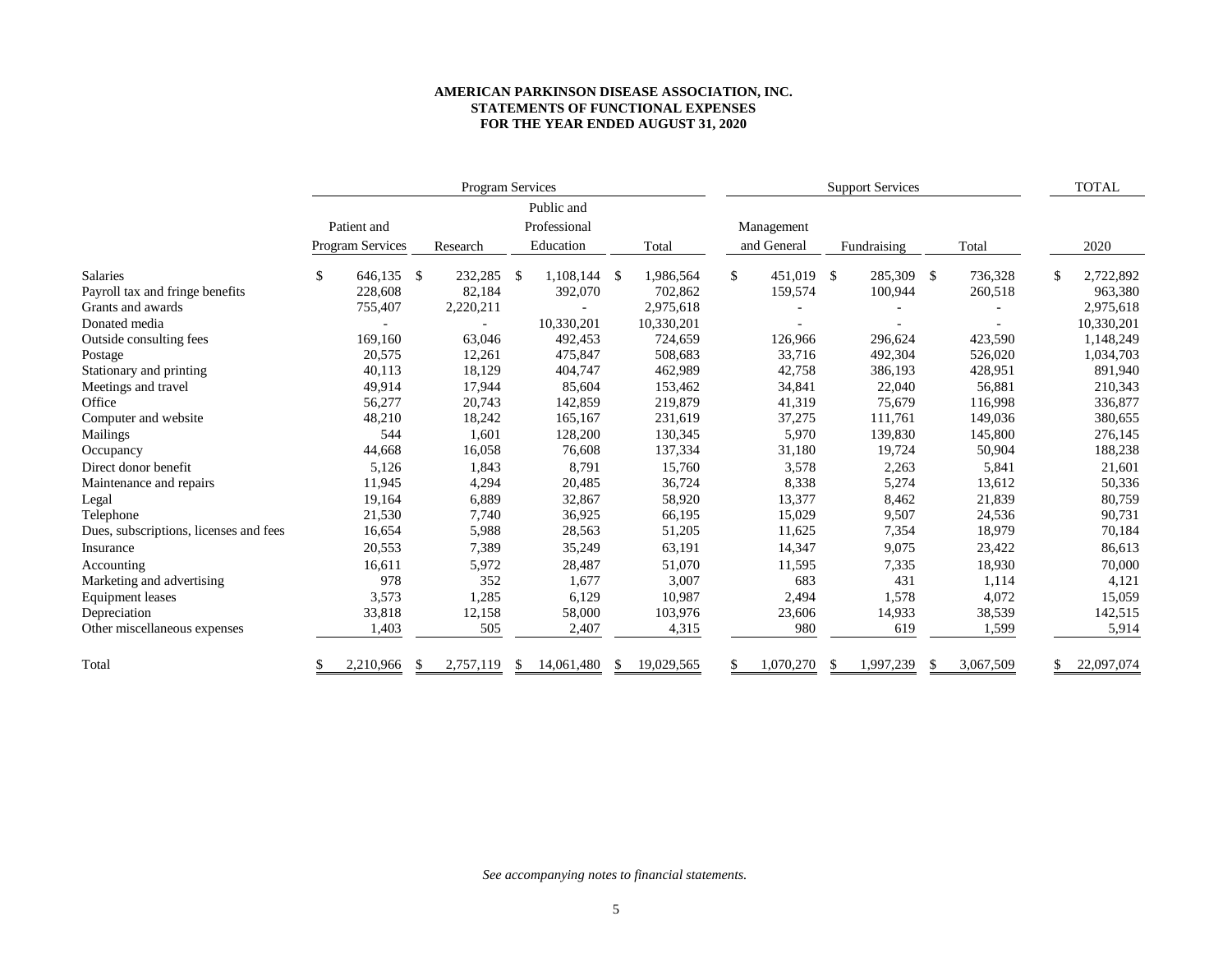#### **AMERICAN PARKINSON DISEASE ASSOCIATION, INC. STATEMENTS OF FUNCTIONAL EXPENSES FOR THE YEAR ENDED AUGUST 31, 2019**

|                                        |     |                         |     | Program Services |    |                            |               |            | <b>Support Services</b>   |            |  |                           |         |              |           | <b>TOTAL</b> |            |
|----------------------------------------|-----|-------------------------|-----|------------------|----|----------------------------|---------------|------------|---------------------------|------------|--|---------------------------|---------|--------------|-----------|--------------|------------|
|                                        |     | Patient and             |     |                  |    | Public and<br>Professional |               |            | Management<br>and General |            |  |                           |         |              |           |              |            |
|                                        |     | <b>Program Services</b> |     | Research         |    | Education                  |               | Total      |                           |            |  | Fundraising               |         |              | Total     | 2019         |            |
| <b>Salaries</b>                        | \$. | 697,182                 | -\$ | 229,902          | \$ | 1,220,791                  | <sup>\$</sup> | 2,147,875  | \$                        | 491,736 \$ |  |                           | 339,163 | $\mathbb{S}$ | 830,899   | \$           | 2,978,774  |
| Payroll tax and fringe benefits        |     | 213,616                 |     | 70,442           |    | 374,050                    |               | 658,108    |                           | 150,668    |  |                           | 103,920 |              | 254,588   |              | 912,696    |
| Grants and awards                      |     | 769,896                 |     | 2,117,245        |    |                            |               | 2,887,141  |                           |            |  |                           |         |              |           |              | 2,887,141  |
| Donated media                          |     |                         |     |                  |    | 13,471,575                 |               | 13,471,575 |                           |            |  |                           |         |              |           |              | 13,471,575 |
| Outside consulting fees                |     | 195,542                 |     | 67,380           |    | 534,531                    |               | 797,453    |                           | 146,589    |  | 318,281                   |         |              | 464,870   |              | 1,262,323  |
| Postage                                |     | 19,077                  |     | 11,932           |    | 407,340                    |               | 438,349    |                           | 30,328     |  | 443,597                   |         |              | 473,925   |              | 912,274    |
| Stationary and printing                |     | 39,479                  |     | 17,986           |    | 398,409                    |               | 455,874    |                           | 44,744     |  |                           | 399,614 |              | 444,358   |              | 900,232    |
| Meetings and travel                    |     | 112,103                 |     | 36,967           |    | 196,296                    |               | 345,366    |                           | 79,068     |  |                           | 54,536  |              | 133,604   |              | 478,970    |
| Office                                 |     | 71,257                  |     | 23,999           |    | 158,012                    |               | 253,268    |                           | 51,965     |  |                           | 73,063  |              | 125,028   |              | 378,296    |
| Computer and website                   |     | 47,400                  |     | 16,598           |    | 147,141                    |               | 211,139    |                           | 36,327     |  |                           | 97,558  |              | 133,885   |              | 345,024    |
| <b>Mailings</b>                        |     |                         |     | 1,594            |    | 105,643                    |               | 107,237    |                           | 4,767      |  |                           | 122,700 |              | 127,467   |              | 234,704    |
| Occupancy                              |     | 40,399                  |     | 13,322           |    | 70,741                     |               | 124,462    |                           | 28,494     |  |                           | 19,654  |              | 48,148    |              | 172,610    |
| Direct donor benefit                   |     | 29,132                  |     | 9,607            |    | 51,012                     |               | 89,751     |                           | 20,548     |  |                           | 14,172  |              | 34,720    |              | 124,471    |
| Maintenance and repairs                |     | 20,511                  |     | 6,764            |    | 35,916                     |               | 63,191     |                           | 14,467     |  |                           | 9,978   |              | 24,445    |              | 87,636     |
| Legal                                  |     | 19,154                  |     | 6,316            |    | 33,539                     |               | 59,009     |                           | 13,509     |  |                           | 9,318   |              | 22,827    |              | 81,836     |
| Telephone                              |     | 18,845                  |     | 6,214            |    | 32,997                     |               | 58,056     |                           | 13,291     |  |                           | 9,168   |              | 22,459    |              | 80,515     |
| Dues, subscriptions, licenses and fees |     | 17,473                  |     | 5,762            |    | 30,596                     |               | 53,831     |                           | 12,324     |  |                           | 8,500   |              | 20,824    |              | 74,655     |
| Insurance                              |     | 17,170                  |     | 5,662            |    | 30,066                     |               | 52,898     |                           | 12,110     |  |                           | 8,353   |              | 20,463    |              | 73,361     |
| Accounting                             |     | 13,809                  |     | 4,554            |    | 24,180                     |               | 42,543     |                           | 9,740      |  |                           | 6,717   |              | 16,457    |              | 59,000     |
| Marketing and advertising              |     | 6,835                   |     | 2,254            |    | 11,969                     |               | 21,058     |                           | 4,821      |  |                           | 3,325   |              | 8,146     |              | 29,204     |
| Equipment leases                       |     | 4,672                   |     | 1,541            |    | 8,181                      |               | 14,394     |                           | 3,295      |  |                           | 2,273   |              | 5,568     |              | 19,962     |
| Depreciation                           |     | 33,825                  |     | 11,154           |    | 59,229                     |               | 104,208    |                           | 23,858     |  |                           | 16,455  |              | 40,313    |              | 144,521    |
| Other miscellaneous expenses           |     | 3,281                   |     | 1,082            |    | 5,746                      |               | 10,109     |                           | 2,314      |  |                           | 1,597   |              | 3,911     |              | 14,020     |
| Total                                  |     | 2,390,658               | -S  | 2,668,277        | S  | 17,407,960                 | S             | 22,466,895 |                           | 1,194,963  |  | 2,061,942<br><sup>8</sup> |         | S            | 3,256,905 |              | 25,723,800 |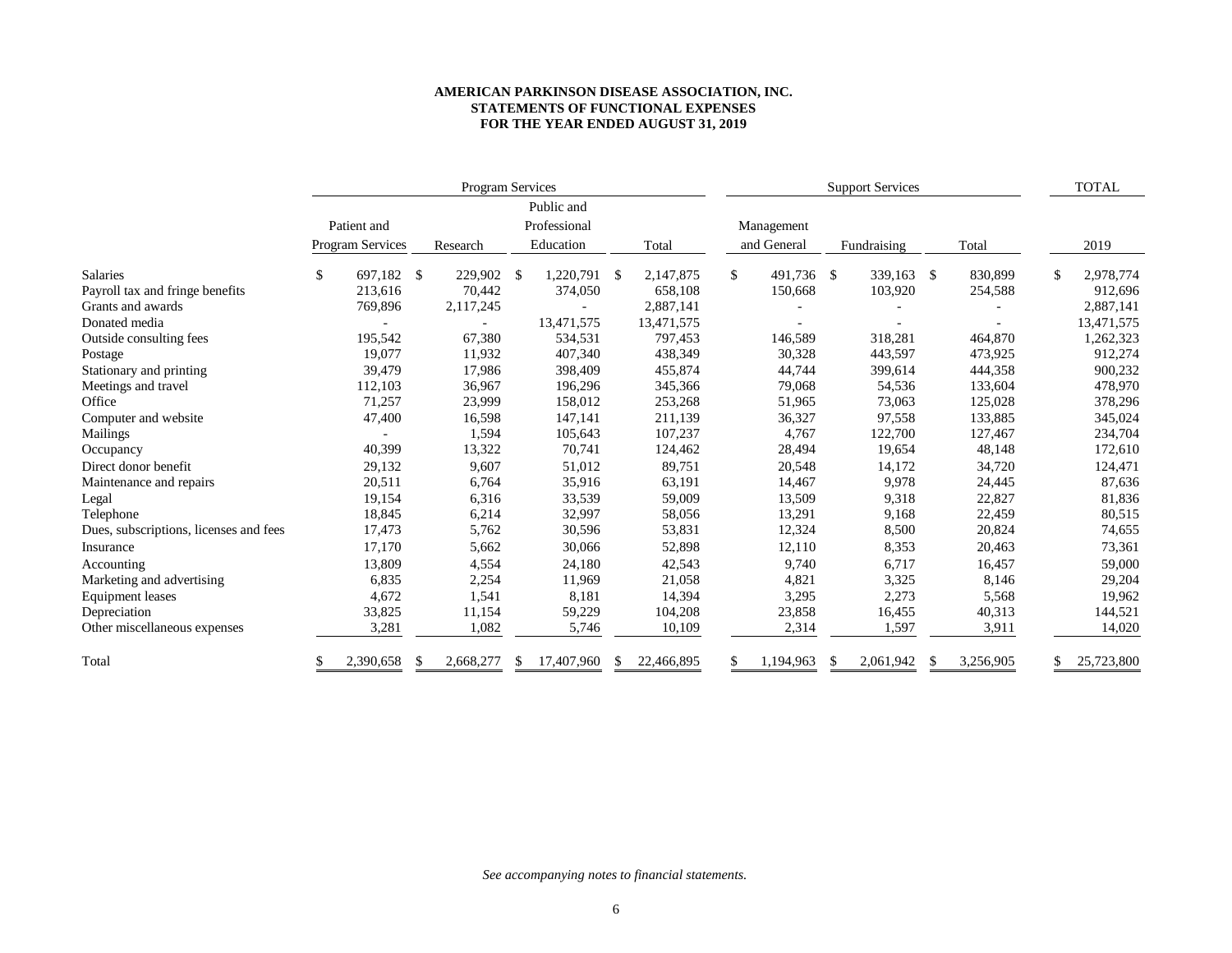# **AMERICAN PARKINSON DISEASE ASSOCIATION, INC. STATEMENTS OF CASH FLOWS**

|                                                          | Year Ended August 31, |            |                           |            |
|----------------------------------------------------------|-----------------------|------------|---------------------------|------------|
|                                                          |                       | 2020       |                           | 2019       |
| <b>CASH FLOWS FROM OPERATING ACTIVITIES:</b>             |                       |            |                           |            |
| Change in net assets                                     | \$                    | 258,183    | \$                        | (528, 979) |
| Adjustments to reconcile changes in net assets to net    |                       |            |                           |            |
| cash flows from operating activities:                    |                       |            |                           |            |
| Depreciation and amortization                            |                       | 142,515    |                           | 144,521    |
| Contribution received under charitable gift annuity      |                       | (163,202)  |                           |            |
| Change in value of charitable gift annuities             |                       | (51,279)   |                           | 21,410     |
| Net investment return on long-term investments           |                       | (89, 468)  |                           | (33, 166)  |
| Proceeds from donated investments                        |                       | (19, 803)  |                           | (11,078)   |
| Change in beneficial interest in remainder trusts        |                       | (68, 925)  |                           | 73,473     |
| Change in beneficial interest in perpetual trusts        |                       | (111, 229) |                           | 56,490     |
| Changes in operating assets and liabilities:             |                       |            |                           |            |
| Bequests receivable, net                                 |                       | 982,431    |                           | (735, 823) |
| Contributions receivable                                 |                       | 4,129      |                           | (20, 108)  |
| Prepaid expenses and other current assets                |                       | 167,138    |                           | 19,136     |
| Accounts payable and accrued expenses                    |                       | (70, 695)  |                           | (13, 814)  |
| Deferred revenue                                         |                       | (399, 625) |                           | 179,235    |
| Grants payable                                           |                       | 506,185    |                           | 827,527    |
| Net cash flows from operating activities                 |                       | 1,086,355  |                           | (21, 176)  |
| <b>CASH FLOWS FROM INVESTING ACTIVITIES:</b>             |                       |            |                           |            |
| Purchase of property and equipment                       |                       | (53, 779)  |                           | (24, 875)  |
| Net cash flows from investing activities                 |                       | (53, 779)  |                           | (24, 875)  |
| CASH FLOWS FROM FINANCING ACTIVITIES:                    |                       |            |                           |            |
| Payments to beneficiaries of charitable gift annuities   |                       | (15,241)   |                           | (10, 552)  |
| Proceeds from establishment of charitable gift annuities |                       | 163,202    |                           |            |
| Paycheck protection program loan proceeds                |                       | 502,700    |                           |            |
| Net cash flows from financing activities                 |                       | 650,661    |                           | (10, 552)  |
| NET CHANGE IN CASH AND EQUIVALENTS                       |                       | 1,683,237  |                           | (56, 603)  |
| CASH AND EQUIVALENTS, BEGINNING OF YEAR                  |                       | 6,670,436  |                           | 6,727,039  |
| CASH AND EQUIVALENTS, END OF YEAR                        | S.                    | 8,353,673  | \$                        | 6,670,436  |
| SUPPLEMENTAL CASH FLOW INFORMATION -                     |                       |            |                           |            |
| DONATED INVESTMENTS                                      | \$                    | 19,803     | $\boldsymbol{\mathsf{S}}$ | 11,078     |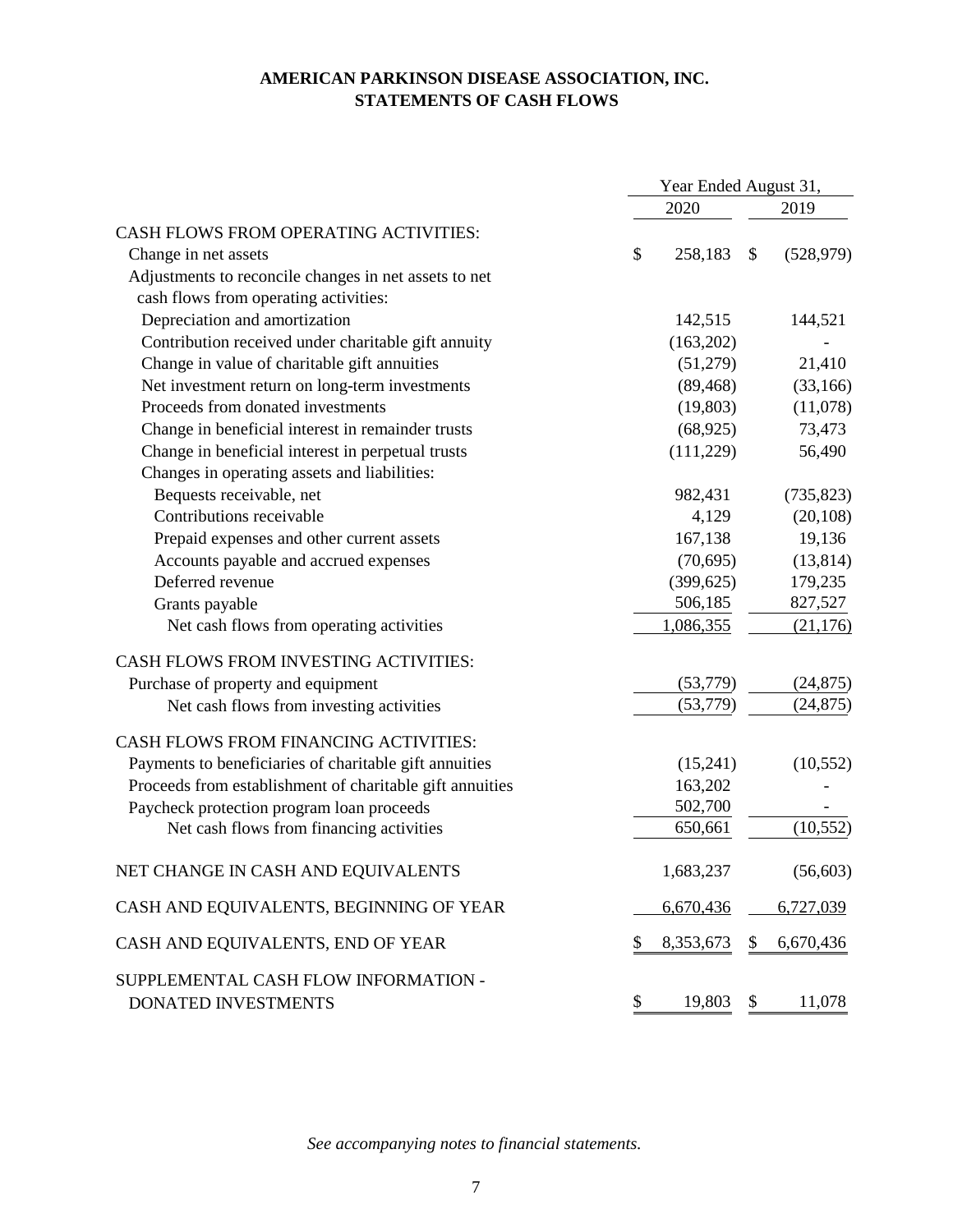### **NOTES TO FINANCIAL STATEMENTS**

### **Note 1 - Nature of the Organization and Summary of Significant Accounting Policies:**

Founded in 1961, the American Parkinson Disease Association, Inc. ("APDA") is a not-for-profit organization committed to serving the Parkinson community through a comprehensive program of research, patient education and support. APDA's mission of "Every day, we provide the support, education, and research that will help everyone impacted by Parkinson's disease live life to the fullest" is accomplished through the following programs:

*Patient and Program Services*- APDA has developed a network of Chapters and Information and Referral Centers nationwide to promote awareness and provide information to persons suffering from Parkinson's disease.

*Research*- APDA sponsors research into the cause, diagnosis, treatment and cure of Parkinson's disease.

*Public and Professional Education*- APDA sponsors educational conferences for professionals, patients, caregivers and families, and publishes a quarterly newsletter, educational booklets and other materials about Parkinson's disease.

APDA has an office in New York and 16 chapters throughout the United States. APDA is supported primarily through public donations.

*Cash and Equivalents and Credit Risk* - Cash and equivalents include money market accounts and other highly liquid short-term investments, purchased with maturities of three months or less except those included as part of investments. Cash is maintained in financial institutions that are insured by the Federal Deposit Insurance Corporation ("FDIC") of up to \$250,000 each. At times, cash balances may be in excess of the FDIC insurance limit. APDA has not experienced any losses in such accounts and believes it is not exposed to any significant risk on cash.

*Investments -* Investments are stated at fair value based upon quoted market values. Net investment return is reported in the statements of activities and changes in net assets and consists of interest and dividend income, realized and unrealized capital gains and losses, less external and direct internal investment expenses. Net investment return is reported as net assets without donor restriction unless its use is restricted by explicit donor stipulation or by law. Purchases and sales of investments are recorded on a settlement date basis. The cost of securities sold is determined using the specific identification method.

The investments are protected by the Securities Insurance Protection Corporation ("SIPC"), which provides limited insurance in certain circumstances for securities and cash held in brokerage accounts. The insurance is limited to \$500,000 for securities and \$250,000 for cash balances. The insurance does not protect against investment losses. At times, such balances may be in excess of SIPC insured limits.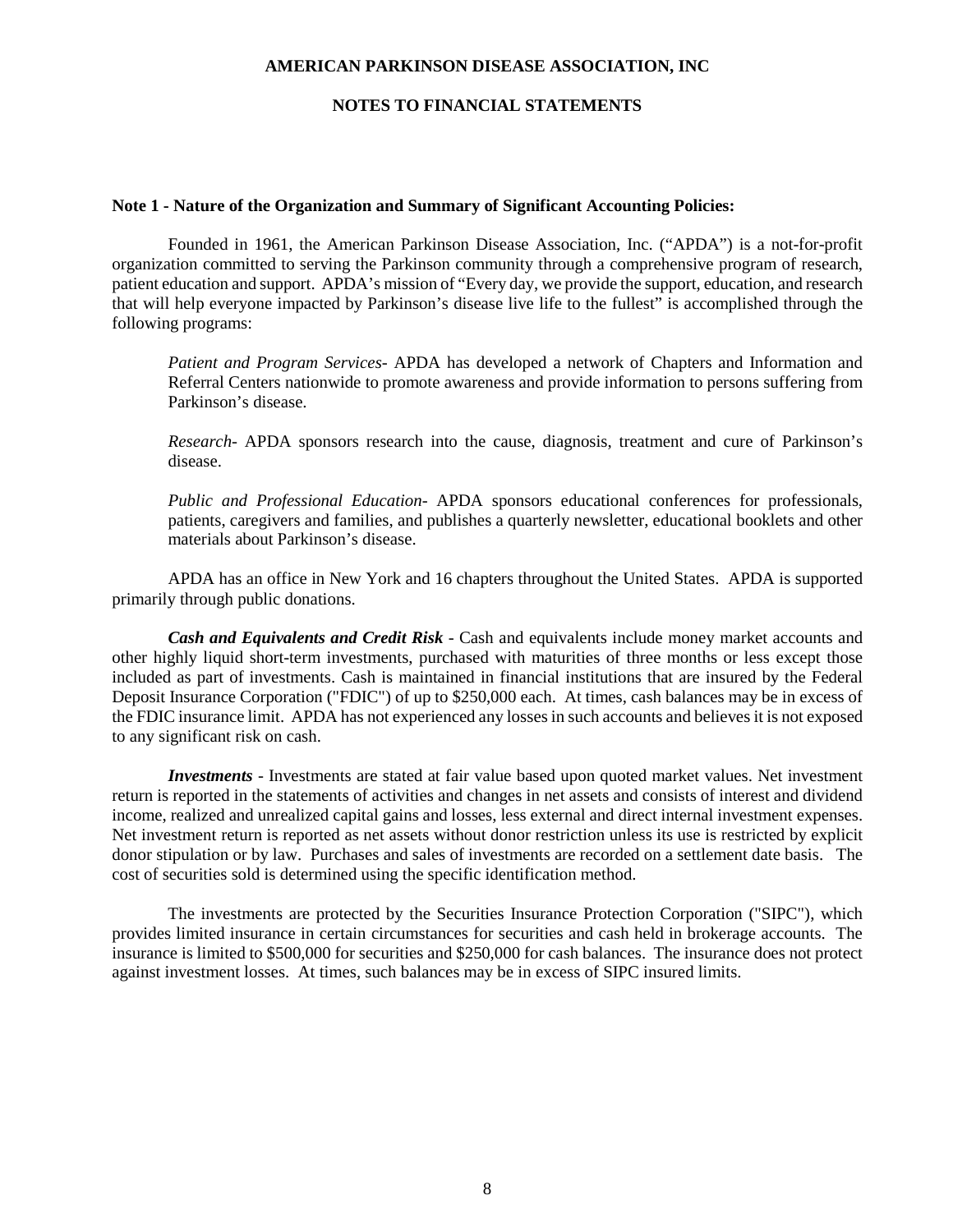## **NOTES TO FINANCIAL STATEMENTS**

### **Note 1 - Nature of the Organization and Summary of Significant Accounting Policies (continued):**

*Investments Held in Charitable Gift Annuities and Related Liabilities -* Under charitable gift annuity contracts, APDA receives immediate and unrestricted title to the contributed assets and agrees to make fixed period payments over various periods, generally the life of the donor. Contributed assets are recorded at fair value at the date of receipt and a liability is established for the present value of future annuity payments. Net present values are calculated using the applicable federal discount rate at the date of the gift. The excess of contributed assets over the annuity liability is recorded as a contribution. In subsequent years, the liability for future annuity payments is reduced by payments and is adjusted to reflect amortization of the discount and changes in actuarial assumptions, including life expectancies, at the end of the year. The assets to fund these liabilities are maintained in a separate and distinct fund managed by an investment manager and are invested in accordance with applicable state laws and reserve requirements. As of August 31, 2020 and 2019, APDA's reserves totaling \$207,481 and \$49,443, respectively, were calculated following New York reserve requirements.

*Property and Equipment -* APDA capitalizes all acquisitions in excess of \$2,500 at cost or, if donated, at their fair value at the date of the gift. When fixed assets are sold or retired, the related costs and accumulated depreciation are removed from the accounts and any gain or loss is reported as income.

Depreciation is computed by the straight-line method based on the estimated useful lives of the related assets. Expenditures for maintenance and repairs are expensed as incurred. Estimated useful lives are:

| <b>Building</b>         | 30 years        |
|-------------------------|-----------------|
| Building improvements   | $20 - 30$ years |
| Leasehold improvements  | $3 - 5$ years   |
| Computers and website   | $3 - 5$ years   |
| Furniture and equipment | $3 - 7$ years   |

*Beneficial Interests in Remainder Trusts Held by Others -* APDA has been named as an irrevocable beneficiary of charitable remainder trusts held and administered by independent trustees. These trusts were created independently by donors and are administered by outside agents designated by the donors. Therefore, APDA has neither possession nor control over the assets of the trusts. A charitable remainder trust is an arrangement in which the donor establishes and funds a trust with specific distributions to be made to a specified party over a specified period. Upon termination of the trust, the remainder of the trust's assets are paid to the beneficiaries designated by the donor. At the date APDA receives notice of a beneficial interest, a contribution with donor restrictions is recorded in the statements of activities and changes in net assets, and a beneficial interest in remainder trusts is recorded in the statements of financial position at the fair value of the underlying trust assets. Thereafter, beneficial interests in the trusts are reported at the fair value of the trusts' assets in the statements of financial position, with trust distributions and changes in fair value recognized in the statements of activities and changes in net assets.

*Beneficial Interests in Perpetual Trusts Held by Others -* APDA has been named as an irrevocable beneficiary in perpetual trusts held and administered by independent trustees. Under the terms of the trust, APDA has the right to receive its portion of the income earned on the trust assets in perpetuity, but never receives the assets held in trust. At the date APDA receives notice of a beneficial interest, a contribution with donor restrictions of a perpetual nature is recorded in the statements of activities and changes in net assets, and a beneficial interest in perpetual trust is recorded in the statements of financial position at the fair value of the underlying trust assets. Thereafter, beneficial interests in the trusts are reported at the fair value of the trusts' assets in the statements of financial position, with trust distributions and changes in fair value recognized in the statements of activities and changes in net assets.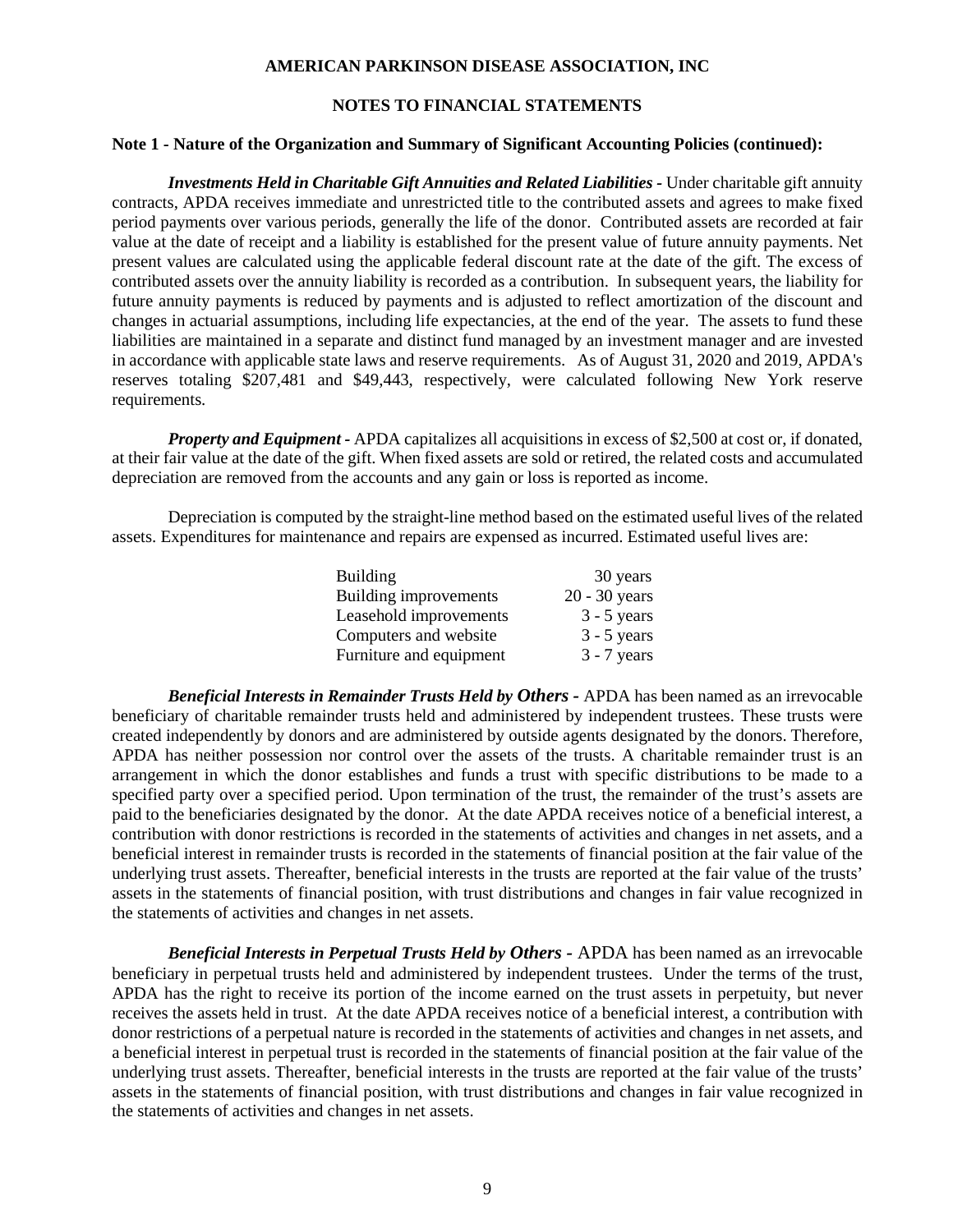## **NOTES TO FINANCIAL STATEMENTS**

### **Note 1 - Nature of the Organization and Summary of Significant Accounting Policies (continued):**

*Long-Lived Assets* **-** APDA evaluates all long-lived assets for impairment. Long-lived assets are evaluated for impairment whenever events or changes in circumstances indicate that the carrying value of an asset may not be recoverable. If the carrying amount is not fully recoverable, an impairment loss is recognized to reduce the carrying amount to fair value and is charged to expense in the period of impairment. At August 31, 2020 and 2019, management has determined that these assets are not impaired.

*Paycheck Protection Program Loan* - In April 2020 APDA applied for and received funding for a Paycheck Protection Program ("PPP") loan totaling \$502,700 under the U.S. Small Business Administration ("SBA"), which is part of the Coronavirus Aid, Relief, and Economic Security Act ("CARES"), enacted on March 27, 2020. Under the terms of the PPP, up to 100% of the principal and accrued interest may be forgiven if certain criteria are met and the loan proceeds are used for qualifying expenses such as payroll costs, benefits, rent, and utilities as described in the CARES Act. The loan accrues interest at a rate of 1% and any portion of the principal and interest that is not forgiven is required to be paid through April 2022. APDA's policy is to account for the PPP loan as debt until either (1) the loan is partially or entirely forgiven and the debtor has been legally released, at which point the amount forgiven would be recorded into income or (2) APDA pays off the loan.

*Net Assets* - Net assets, revenues gains, and losses are classified based on the existence or absence of donor or grantor imposed restrictions. Accordingly, net assets and changes therein are classified and reported as follows:

> *Net Assets Without Donor Restrictions -* Net assets available for use in general operations and not subject to donor restrictions.

> *Net Assets With Donor Restrictions -* Net assets subject to donor-imposed restrictions. Some donor-imposed restrictions are temporary in nature, such as those that will be met by the passage of time or other events specified by the donor. Other donor-imposed restrictions are perpetual in nature, where the donor stipulates that resources be maintained in perpetuity. Donor-imposed restrictions are released when a restriction expires, that is, when the stipulated time has elapsed, when the stipulated purpose for which the resource was restricted has been fulfilled, or both.

*Support and Revenue Recognition* - APDA recognizes revenue following applicable guidance, which is determined by the existence or absence of a reciprocal exchange transaction.

*Contributions -* APDA recognizes contributions when cash, securities or other assets, or an unconditional promise to give is received. Conditional promises to give - that is, those with a measurable performance or other barrier and a right of return - are not recognized until the conditions on which they depend have been met. Unconditional promises to give that are expected to be collected within one year are recorded at their net realizable value. Unconditional promises to give that are expected to be collected in future years are recorded at the present value of estimated future cash flows. The discounts on those amounts are computed using risk-free interest rates applicable to the years in which the promises are received. Amortization of the discount is included in contributions revenue. The discount will be recognized as contribution revenue in future fiscal years as the discount is amortized over the duration of the contributions.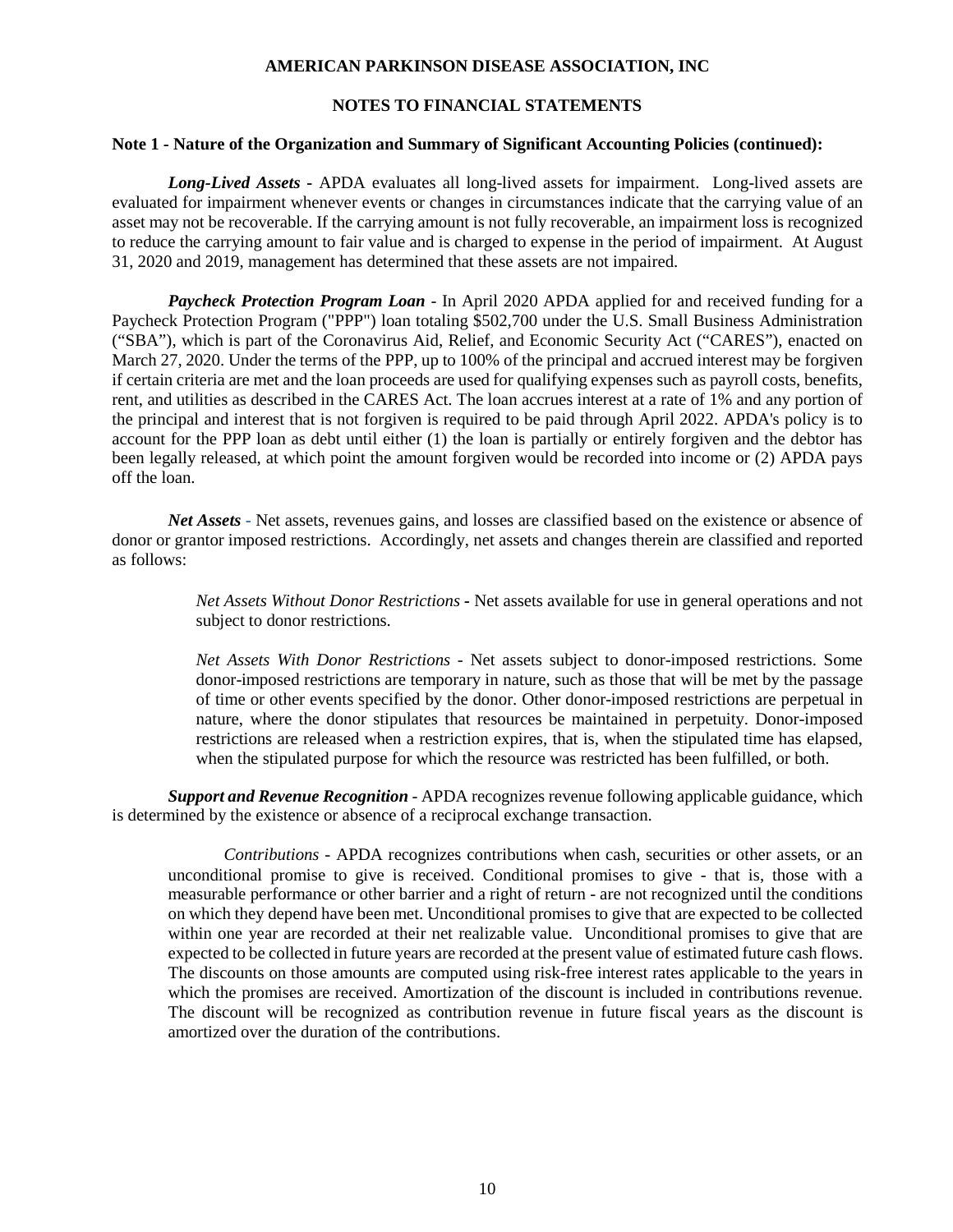## **NOTES TO FINANCIAL STATEMENTS**

### **Note 1 - Nature of the Organization and Summary of Significant Accounting Policies (continued):**

Pledges made for special events are recognized in the year the pledge is made, regardless of when the event takes place based upon the unconditional nature of the pledges. In cases where there is a benefit received by the donor, the fair market value of the value to be received by the donor is recognized as deferred revenue until the year the event occurs. Prior to the implementation of Topic 605, any contributions received prior to the event, were recorded as deferred revenue.

*Bequests -* APDA has been named beneficiary under various wills. Bequests are recognized as receivables and contributions if they are irrevocable, unconditional, and measurable. If a gift does not meet these criteria it is not recognized as contribution revenue until the will is declared valid and subject to final distribution. At that time, APDA recognizes the contribution at fair value, net of a discount for likely fees and taxes, based on historical experience. No allowance for doubtful bequests is considered necessary by management for the years ended August 31, 2020 and 2019. Bequests receivable are normally expected to be fully collected within one year and any receivable in excess of one year is subject to discounting.

*Contributed Services -* Donated services that meet the requirements for recognition are recorded as revenue and expenses in the accompanying statement of activities at their fair value. The majority of the donated service is directly related to APDA's awareness campaign and public education, which is included in public education in the accompanying statement of functional expenses. Contributed services include donated media (television and radio broadcasting and other forms of media, including public service announcements) valued at approximately \$10,330,201 and \$13,471,575 for the years ended August 31, 2020 and 2019, respectively. The fair value of the donated media is determined based on consideration of cash payments typically made by buyers for similar advertising and media, standard discounts given for similarly placed media, the media type and placement and other considerations.

APDA does not recognize any revenue or expense from services contributed by volunteers because it does not meet the criteria for recognition under FASB ASC 958, *Not-for-Profit Entities*.

*Grants and Awards -* Grants and awards given to other organizations are recognized in the period the award is approved by management, and grant recipients are notified and grant conditions, if any, are met. Grants that are expected to be paid within one year are recorded at net realizable value. Grants that are expected to be paid in future years are recorded at the present value of their estimated cash flows. The discounts on those grants are computed using risk-free interest rates applicable to the years in which the grants are made. Amortization of the discounts is included in grants and related expenses.

*Functional Allocation of Expenses -* The costs of providing the various programs and other activities have been summarized on a functional basis. Accordingly, certain costs have been allocated among the programs and supporting services benefited as well as the percentage of time and hours worked by the personnel on the programs. Other expenses are allocated on the basis of direct costs.

*Income Taxes* - APDA is exempt from income taxes under Section 501(c)(3) of the Internal Revenue Code and, therefore, has made no provision for Federal or State Income taxes in the accompanying financial statements. APDA has been determined by the Internal Revenue Service not to be a "private foundation" within the meaning of Section 509(a)(1) of the Internal Revenue Code.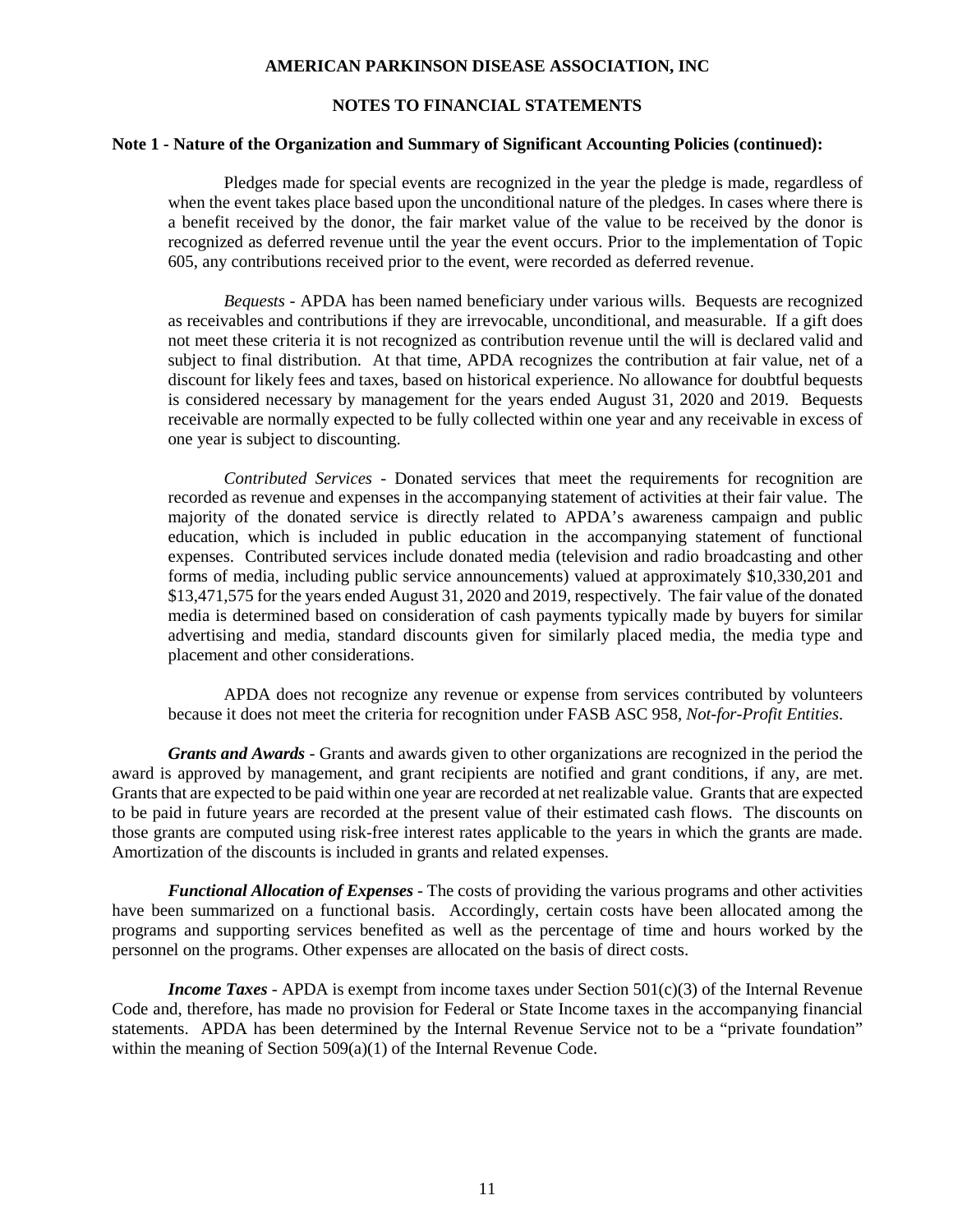## **NOTES TO FINANCIAL STATEMENTS**

#### **Note 1 - Nature of the Organization and Summary of Significant Accounting Policies (continued):**

Other significant tax positions include its determination of whether any amounts are subject to unrelated business income tax ("UBIT"). All significant tax positions have been considered by management and it has been determined that all tax positions would be sustained upon examination by taxing authorities. The most significant jurisdictions in which APDA is required to file tax returns include the U.S. Federal jurisdiction and the State of New York, although APDA files in almost every state. APDA is subject to examination by the Federal taxing authority up to three years from the extended due date of the tax return. As of August 31, 2020, tax years ending in 2017 through 2019 are open to examination, with limited exceptions for various states.

*Reclassifications*- Certain prior period amounts have been reclassified for consistency with the current year presentation. These reclassifications had no impact on the change in net assets or on total net assets.

*Estimates and Uncertainties -* The preparation of financial statements in conformity with accounting principles generally accepted in the United States of America requires management to make estimates and assumptions that affect the reported amounts of assets and liabilities and disclosure of contingent assets and liabilities at the date of the financial statements and the reported amounts of revenue and expenses during the reporting period. Actual results, as determined at a later date, could differ from those estimates.

*Newly Adopted Accounting Pronouncement -* In June 2018, the Financial Accounting Standards Board ("FASB") issued Accounting Standards Update ("ASU") 2018-08, "Clarifying the Scope and the Accounting Guidance for Contributions Received and Contributions Made (Topic 605)." The amendments in this standard clarifies and improves guidance concerning 1) evaluating whether transactions should be accounted for as contributions (nonreciprocal transactions) within the Topic 958, Not-for-Profit Entities or as exchange (reciprocal) transactions subject to other guidance and 2) determining where the contribution is conditional. This ASU is effective for annual periods beginning after December 15, 2018 and permits the use of either a full retrospective approach for all periods presented or a modified prospective basis for all new and existing agreements. The ASU has been applied on a modified prospective basis to both contributions received and grants and awards made and has had a material impact to APDA. Special event contributions of \$399,625 that were previously deferred until the event took place, are now considered unconditional and recognized in full due to their unconditional nature. Various grants and awards are now recognized based on the presence or absence of conditions and resulted in an increase of \$87,500.

*Recently Issued Accounting Pronouncements* - In February 2016, the FASB issued ASU 2016-02, "Leases (Topic 842)," which replaces the existing guidance in ASC 840 - Leases. This ASU requires a dual approach for lessee accounting under which a lessee would account for leases as finance leases or operating leases. Both finance leases and operating leases will result in the lessee recognizing a right-of-use asset and a corresponding lease liability. For finance leases, the lessee would recognize interest expense and amortization of the right-of-use asset and for operating leases, the lessee would recognize a straight-line total lease expense. This ASU is effective for fiscal years beginning after December 15, 2021. The requirements of this standard include a significant increase in required disclosures. Management is currently evaluating the impact of this ASU on the financial statements.

*Subsequent Events* - Management has reviewed and evaluated all events and transactions from August 31, 2020 through March 4, 2021 the date that the financial statements were available for issuance. The effects of those events and transactions that provide additional pertinent information about conditions that existed at the statement of financial position date have been recognized in the accompanying financial statements.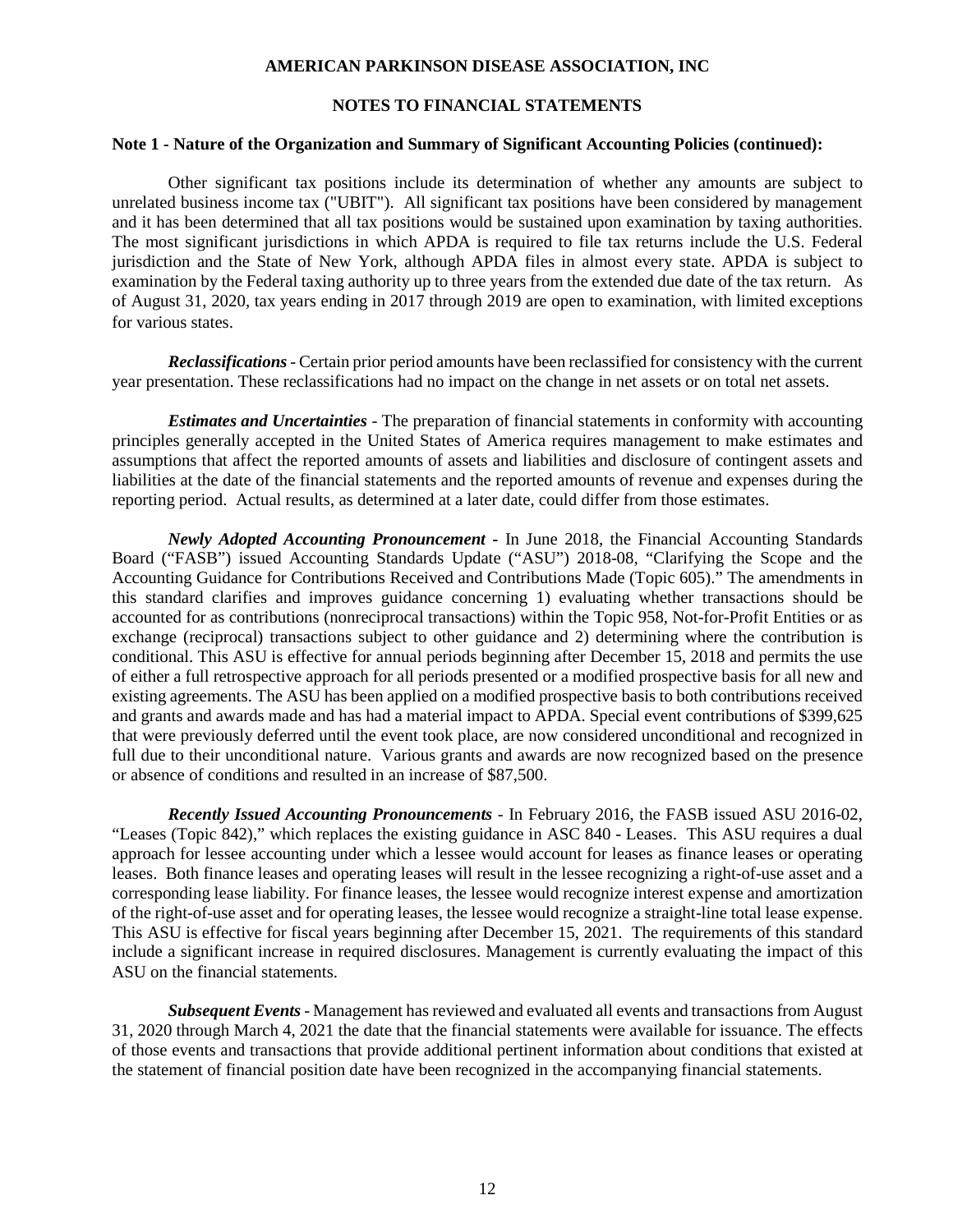## **NOTES TO FINANCIAL STATEMENTS**

### **Note 1 - Nature of the Organization and Summary of Significant Accounting Policies (continued):**

In early 2020, the worldwide coronavirus pandemic that causes COVID-19 spread to the United States and caused significant business disruption in the area in which APDA operates. While the disruption is currently expected to be temporary, there is considerable uncertainty around its duration. APDA is closely monitoring its investment portfolio and liquidity and is actively working to minimize the impact of these declines. Given the uncertainty related to COVID- 19, management cannot reasonably estimate the overall impact on APDA's financial statements related to these matters.

### **Note 2- Liquidity and Availability:**

Management regularly monitors the availability of resources required to meet its operating needs. For purposes of analyzing resources available to meet general expenses over a 12-month period, management considers all expenses related to its ongoing activities. Financial assets available for general expense, that is, without donor or other restrictions limiting their use, within one year of the statement of financial position date, are comprised of the following:

|                                            | August 31, |             |                  |  |  |  |  |
|--------------------------------------------|------------|-------------|------------------|--|--|--|--|
|                                            |            | 2020        | 2019             |  |  |  |  |
| Financial assets at year end:              |            |             |                  |  |  |  |  |
| Cash and equivalents                       | \$         | 8,353,672   | 6,670,436<br>\$. |  |  |  |  |
| Bequests receivable (Note 3)               |            | 156,445     | 1,138,876        |  |  |  |  |
| Contributions receivable                   |            | 40,908      | 45,037           |  |  |  |  |
| Investments                                |            | 2,504,948   | 2,395,677        |  |  |  |  |
| Less: Purpose Restrictions (Note 9)        |            | (1,724,852) | (2,072,493)      |  |  |  |  |
| Less: Endowments (Note 10)                 |            | (173, 077)  | (172,961)        |  |  |  |  |
| Financial assets available to meet general |            |             |                  |  |  |  |  |
| expenditures over the next twelve months   | ς          | 10,882,896  | \$10,077,065     |  |  |  |  |

Management does not anticipate an unanticipated liquidity need, as there are sufficient financial assets available to meet operating needs over the next twelve months.

### **Note 3 - Bequests Receivable:**

Bequests receivable are due as follows:

|                    | August 31, |  |                      |  |  |  |  |
|--------------------|------------|--|----------------------|--|--|--|--|
|                    | 2020       |  | 2019                 |  |  |  |  |
| Less than one year |            |  | 156,445 \$ 1,138,876 |  |  |  |  |

## **Note 4 - Investments at Fair Value - Recurring:**

FASB Accounting Standards Codification ("ASC") 820, Fair Value Measurements and Disclosures FASB ASC 820, establishes a framework for measuring fair value. That framework provides a fair value hierarchy that prioritizes the inputs to valuation techniques used to measure fair value. The hierarchy gives the highest priority to unadjusted quoted prices in active markets for identical assets or liabilities (level 1 measurements) and the lowest priority to unobservable inputs (level 3 measurements). The three levels of the fair value hierarchy under FASB ASC 820 are described as follows:

Level 1 - Inputs to the valuation methodology are unadjusted quoted prices for identical assets or liabilities in active markets.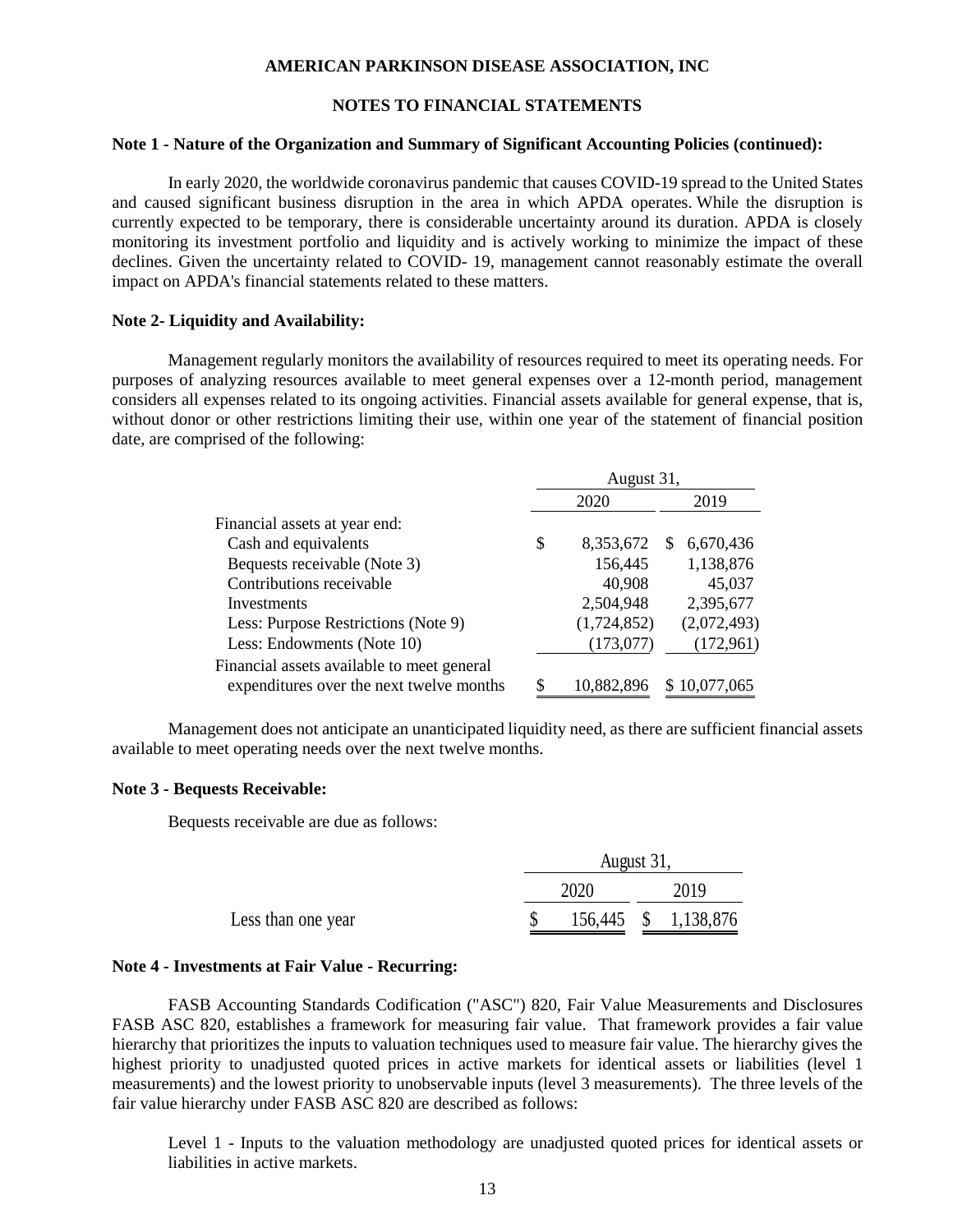## **NOTES TO FINANCIAL STATEMENTS**

### **Note 4 - Investments at Fair Value - Recurring (continued):**

Level 2 - Inputs to the valuation methodology include:

- quoted prices for similar assets or liabilities in active markets;
- quoted prices for identical or similar assets or liabilities in inactive markets;
- inputs other than quoted prices that are observable for the asset or liability;
- inputs that are derived principally from or corroborated by observable market data by correlation or other means.

Level 3 - Inputs to the valuation methodology are unobservable and significant to the fair value measurement.

The asset or liability's fair value measurement level within the fair value hierarchy is based on the lowest level of any input that is significant to the fair value measurement. Valuation techniques used need to maximize the use of observable inputs and minimize the use of unobservable inputs.

Following is a description of the valuation methodologies used for assets measured at fair value.

- Mutual Funds equities and fixed income: Valued at the closing price reported from an actively traded exchange.
- Beneficial Interest in Trusts: Valued using the fair value of fund investments as reported by a third party.

The preceding methods may produce a fair value calculation that may not be indicative of net realizable value or reflective of future fair values. Furthermore, although APDA believes its valuation methods are appropriate and consistent with other market participants, the use of different methodologies or assumptions to determine the fair value of certain financial instruments could result in a different fair value measurement at the reporting date.

The following table sets forth by level, within the fair value hierarchy, APDA's assets at fair value as of August 31, 2020 and 2019:

|                                                | <b>Fair Value as of August 31, 2020</b> |           |               |         |     |           |    |              |  |  |
|------------------------------------------------|-----------------------------------------|-----------|---------------|---------|-----|-----------|----|--------------|--|--|
|                                                |                                         | Level 1   |               | Level 2 |     | Level 3   |    | <b>Total</b> |  |  |
| Investments:                                   |                                         |           |               |         |     |           |    |              |  |  |
| Cash                                           | \$                                      | 150,697   | <sup>\$</sup> |         | \$. |           | \$ | 150,697      |  |  |
| <b>Mutual Funds-Equities</b>                   |                                         | 2,354,251 |               |         |     |           |    | 2,354,251    |  |  |
| Total investments                              | S                                       | 2,504,948 | \$            |         |     |           |    | 2,504,948    |  |  |
| Investments in charitable gift annuities:      |                                         |           |               |         |     |           |    |              |  |  |
| Cash                                           | \$                                      | 3,471     | $\mathcal{S}$ |         | \$. |           | \$ | 3,471        |  |  |
| Mutual Funds - Fixed Income                    |                                         | 204,010   |               |         |     |           |    | 204,010      |  |  |
| Total investments in charitable gift annuities |                                         | 207,481   | \$            |         |     |           |    | 207,481      |  |  |
| Beneficial interest in remainder trusts        |                                         |           |               |         |     | 2,342,439 |    | 2,342,439    |  |  |
| Beneficial interest in perpetual trusts        |                                         |           |               |         |     | 1,383,595 |    | 1,383,595    |  |  |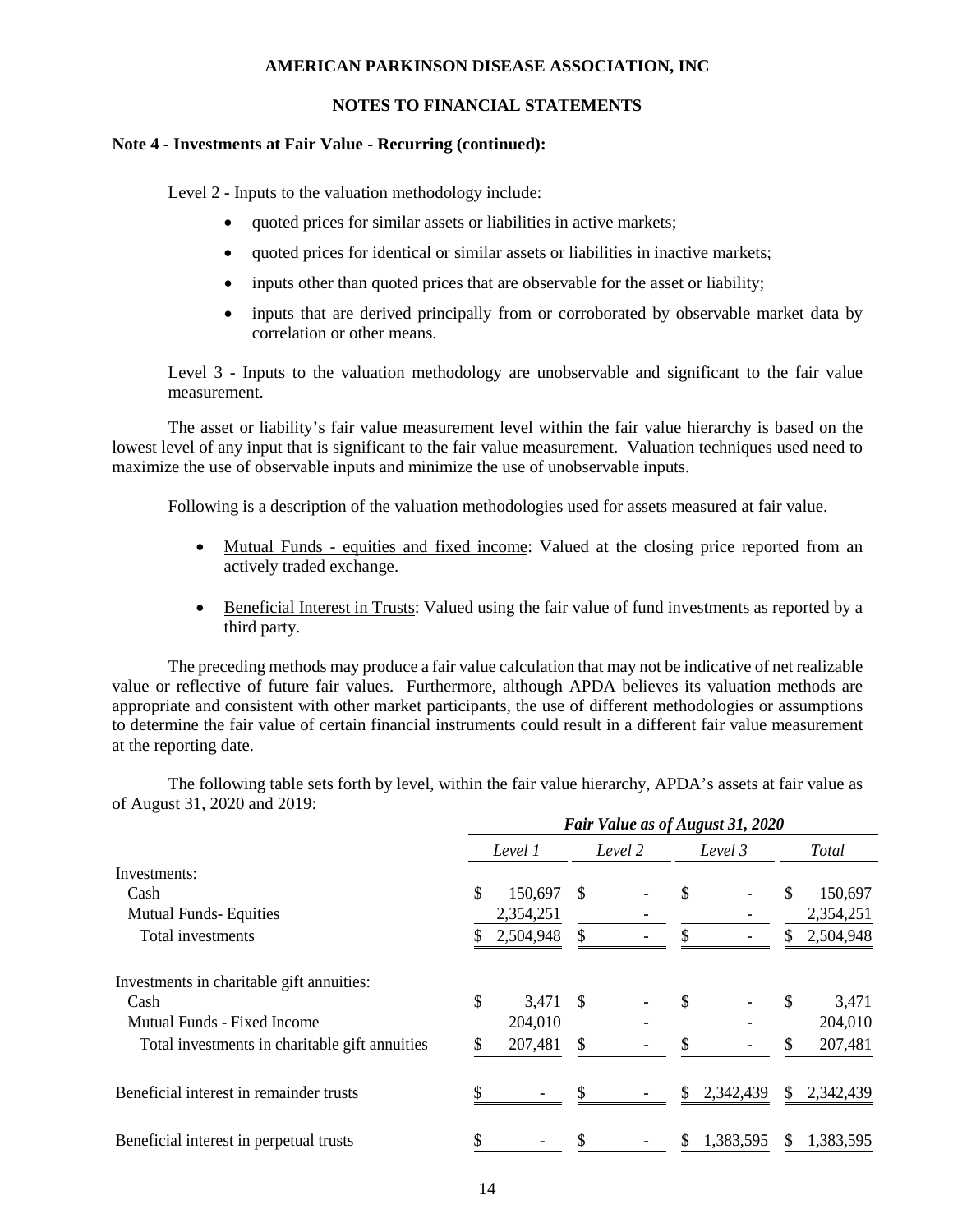# **NOTES TO FINANCIAL STATEMENTS**

# **Note 4 - Investments at Fair Value - Recurring (continued):**

|                                                | Fair Value as of August 31, 2019 |            |               |  |    |           |               |           |  |
|------------------------------------------------|----------------------------------|------------|---------------|--|----|-----------|---------------|-----------|--|
|                                                |                                  | Level 1    | Level 2       |  |    | Level 3   |               | Total     |  |
| Investments:                                   |                                  |            |               |  |    |           |               |           |  |
| Cash                                           | \$                               | 28,057     | <sup>\$</sup> |  | \$ |           | \$            | 28,057    |  |
| <b>Mutual Funds-Equities</b>                   |                                  | 2,367,620  |               |  |    |           |               | 2,367,620 |  |
| Total investments                              |                                  | 2,395,677  | \$            |  |    |           | \$            | 2,395,677 |  |
| Investments in charitable gift annuities:      |                                  |            |               |  |    |           |               |           |  |
| Cash                                           | \$                               | $5,145$ \$ |               |  | \$ |           | \$            | 5,145     |  |
| <b>Mutual Funds - Fixed Income</b>             |                                  | 44,298     |               |  |    |           |               | 44,298    |  |
| Total investments in charitable gift annuities |                                  | 49,443     | \$            |  | ¢  |           |               | 49,443    |  |
| Beneficial interest in remainder trusts        |                                  |            |               |  |    | 2,273,514 | $\mathcal{S}$ | 2,273,514 |  |
| Beneficial interest in perpetual trusts        |                                  |            |               |  |    | 1,272,366 | \$.           | 1,272,366 |  |

# Fair Value Measurements at Report Date Using

|                               |      | Significant Unobservable Inputs (Level 3) |           |           |  |  |  |  |  |  |  |
|-------------------------------|------|-------------------------------------------|-----------|-----------|--|--|--|--|--|--|--|
|                               |      | <b>Beneficial Interests</b>               |           |           |  |  |  |  |  |  |  |
|                               |      | August 31,                                |           |           |  |  |  |  |  |  |  |
|                               | 2020 |                                           |           |           |  |  |  |  |  |  |  |
|                               |      | Remainder                                 | Perpetual |           |  |  |  |  |  |  |  |
| Balance, at beginning of year | \$   | 2,273,514                                 | \$        | 1,272,366 |  |  |  |  |  |  |  |
| Investment return, net        |      | 79,724                                    |           | 152,231   |  |  |  |  |  |  |  |
| <b>Distributions</b>          |      | (10,799)                                  |           | (41,002)  |  |  |  |  |  |  |  |
| Balance, at end of year       |      | 2,342,439                                 |           | 1,383,595 |  |  |  |  |  |  |  |

|                               | 2019 |           |  |           |  |  |
|-------------------------------|------|-----------|--|-----------|--|--|
|                               |      | Remainder |  | Perpetual |  |  |
| Balance, at beginning of year |      | 2,346,987 |  | 1,328,856 |  |  |
| Investment return, net        |      | (62, 199) |  | (34, 753) |  |  |
| <b>Distributions</b>          |      | (11,274)  |  | (21, 737) |  |  |
| Balance, at end of year       |      | 2,273,514 |  | 1,272,366 |  |  |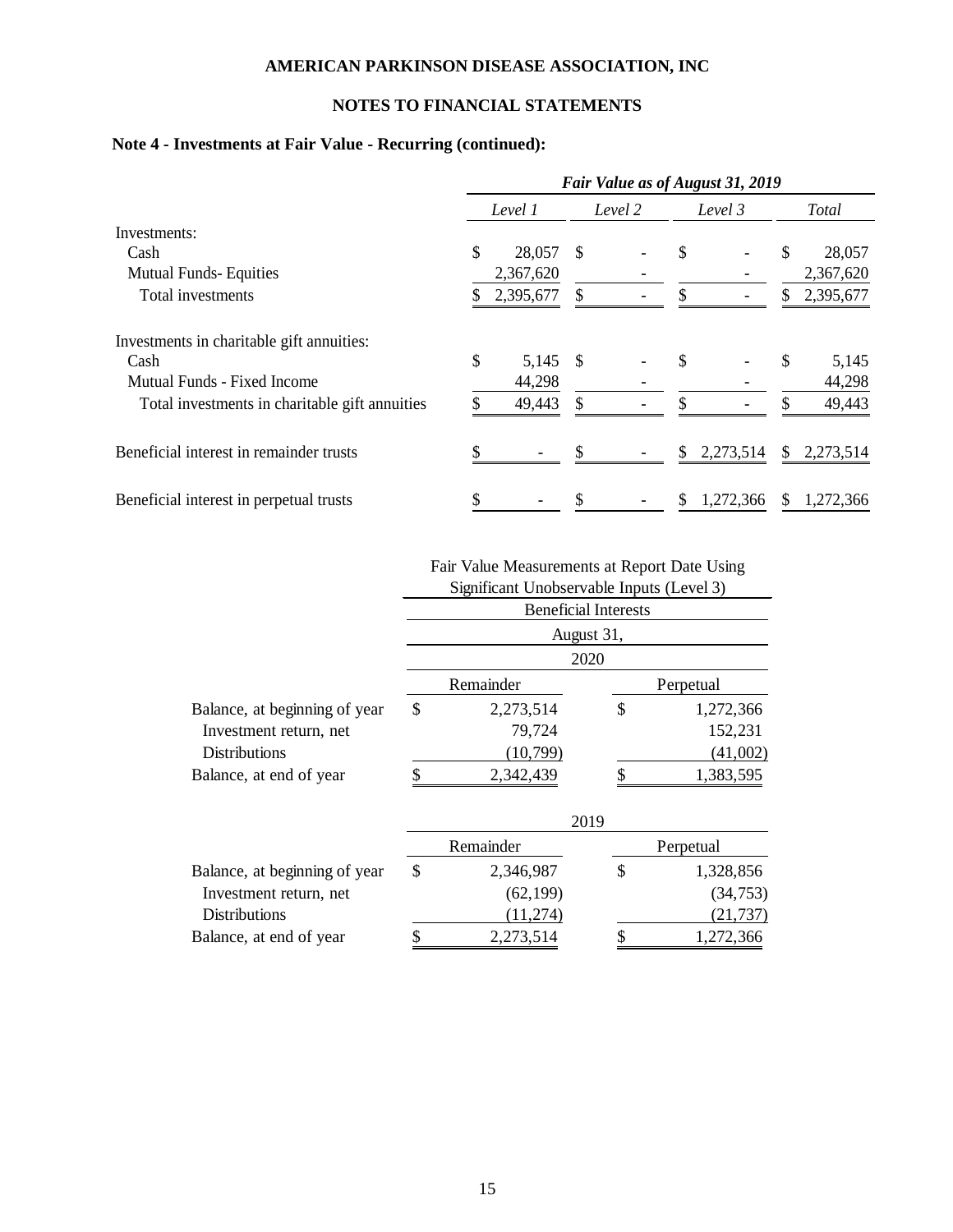## **NOTES TO FINANCIAL STATEMENTS**

### **Note 5 - Property and Equipment:**

Property and equipment consisted of the following:

|                                | August 31, |             |    |             |  |  |
|--------------------------------|------------|-------------|----|-------------|--|--|
|                                | 2020       |             |    | 2019        |  |  |
| Land                           | \$         | 696,071     | \$ | 696,071     |  |  |
| <b>Building</b>                |            | 2,820,627   |    | 2,820,627   |  |  |
| Improvements                   |            | 212,608     |    | 161,765     |  |  |
| Computers and website          |            | 102,735     |    | 114,306     |  |  |
| Furniture and equipment        |            | 170,244     |    | 174,274     |  |  |
|                                |            | 4,002,285   |    | 3,967,043   |  |  |
| Less: Accumulated depreciation |            |             |    |             |  |  |
| and amortization               |            | (1,751,679) |    | (1,627,702) |  |  |
| Property and equipment, net    |            | 2,250,606   |    | 2,339,341   |  |  |

### **Note 6 - Grants Payable:**

APDA has agreements with various institutions that are payable in installments. Some agreements are conditional on continued appropriate performance, reporting requirements, and adequate funding and others are unconditional. APDA has unconditional grant commitments payable as follows as of:

| <u>Year Ending August 31,</u> |           |
|-------------------------------|-----------|
| 2021                          | 2,511,457 |
| 2022                          | 75,000    |
|                               | 2,586,457 |
|                               |           |

## **Note 7 - Lease Commitments:**

APDA leases office space and equipment under operating leases. At August 31, 2020, future minimum rental payments under these operating leases, inclusive of the effect of the office lease escalation clause, are as follows:

| Year Ending August 31, |   |         |
|------------------------|---|---------|
| 2021                   | S | 120,884 |
| 2022                   |   | 61,190  |
| 2023                   |   | 23,251  |
| 2024 and thereafter    |   |         |
|                        |   | 205,325 |

Rent expense for the years ended August 31, 2020 and 2019 totaled \$140,268 and \$143,636, respectively and is included in occupancy in the statements of functional expenses.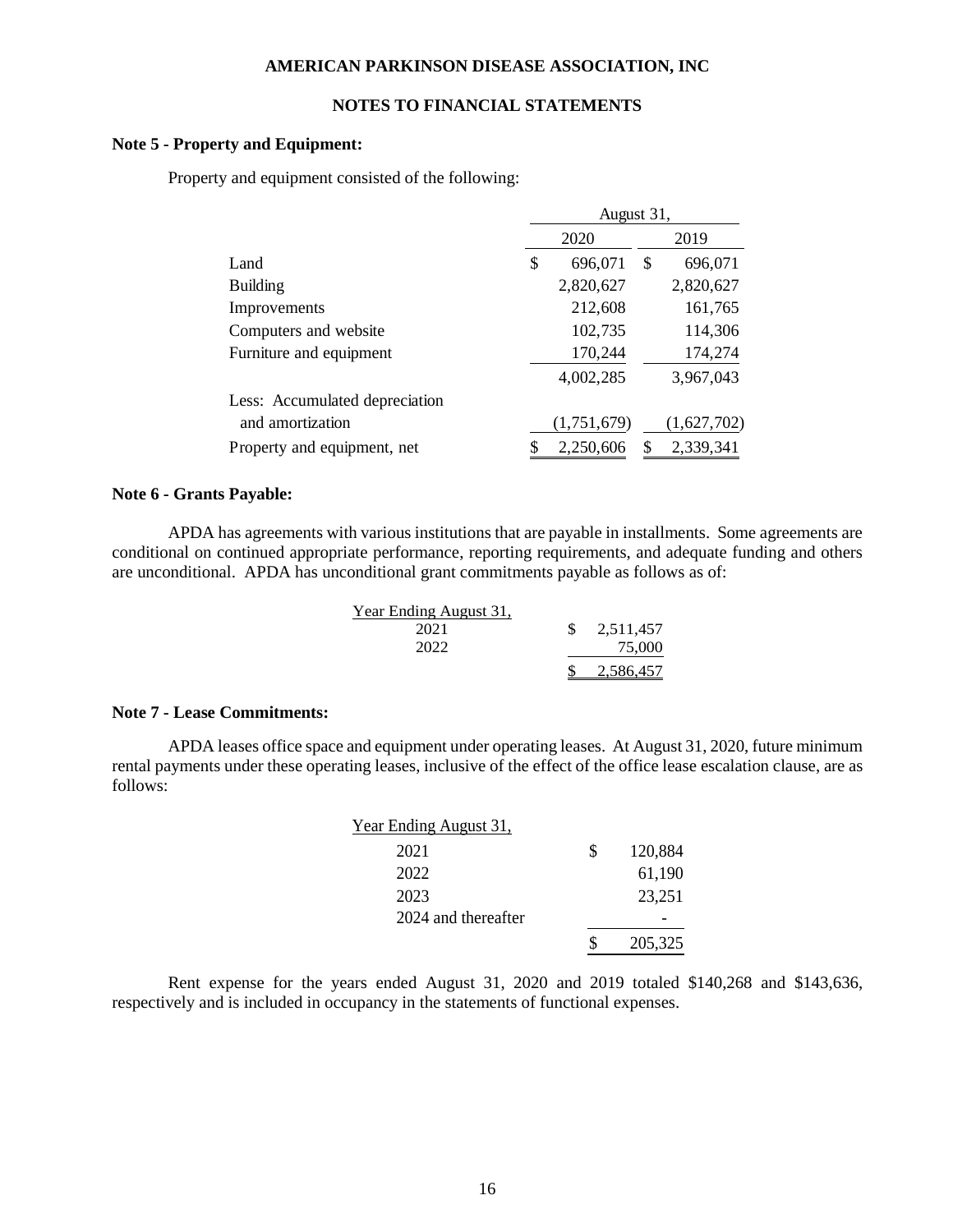## **NOTES TO FINANCIAL STATEMENTS**

### **Note 8 - Net Assets Released From Restrictions:**

Net assets were released from donor restrictions by incurring expenses satisfying the restricted purposes or by occurrence of other events specified by donors. Net assets released from restrictions are summarized as follows:

|                                           | Year Ended August 31, |           |               |           |  |
|-------------------------------------------|-----------------------|-----------|---------------|-----------|--|
|                                           | 2020                  |           |               | 2019      |  |
| Satisfaction of Purpose Restrictions:     |                       |           |               |           |  |
| Specific research activities              | \$                    | 791,387   | <sup>\$</sup> | 436.252   |  |
| Patient services                          |                       | 333,851   |               | 533,716   |  |
| Local chapters and other uses             |                       | 546,981   |               | 500,833   |  |
| <b>Satisfaction of Time Restrictions:</b> |                       |           |               |           |  |
| Special events                            |                       | 93.889    |               | 326.510   |  |
| <b>Endowment Appropriations</b>           |                       | 10        |               | 123       |  |
|                                           | \$                    | 1.766.118 | <sup>S</sup>  | 1,797,434 |  |

## **Note 9 – Net Assets With Donor Restrictions:**

Net assets with donor restrictions are available for the following purposes as stipulated by donors:

|                                                                            | Year Ended August 31, |           |    |           |  |
|----------------------------------------------------------------------------|-----------------------|-----------|----|-----------|--|
|                                                                            |                       | 2020      |    | 2019      |  |
| Subject to expenditure for specified purpose:                              |                       |           |    |           |  |
| Specific research activities                                               | \$                    | 384,827   | \$ | 789,152   |  |
| Patient services                                                           |                       | 728,689   |    | 887,493   |  |
| Local chapters and other uses                                              |                       | 611,336   |    | 395,848   |  |
|                                                                            |                       | 1,724,852 |    | 2,072,493 |  |
| Subject to the passage of time                                             |                       |           |    |           |  |
| Special events                                                             |                       | 341,775   |    | 319,937   |  |
| Beneficial interest in remainder trusts                                    |                       | 2,342,439 |    | 2,273,514 |  |
|                                                                            |                       | 2,684,214 |    | 2,593,451 |  |
| Endowments (see Note 10)                                                   |                       |           |    |           |  |
| Subject to appropriation and expenditure when a<br>specified event occurs: |                       |           |    |           |  |
| Restricted by donors for research                                          |                       | 147       |    | 31        |  |
| Perpetual in nature, earnings from which are subject to                    |                       |           |    |           |  |
| endowment spending policies and appropriation                              |                       | 172,930   |    | 172,930   |  |
|                                                                            |                       | 173,077   |    | 172,961   |  |
|                                                                            |                       | 1,383,595 |    | 1,272,366 |  |
| Beneficial interest in perpetual trusts                                    | \$                    | 5,965,738 | \$ | 6,111,271 |  |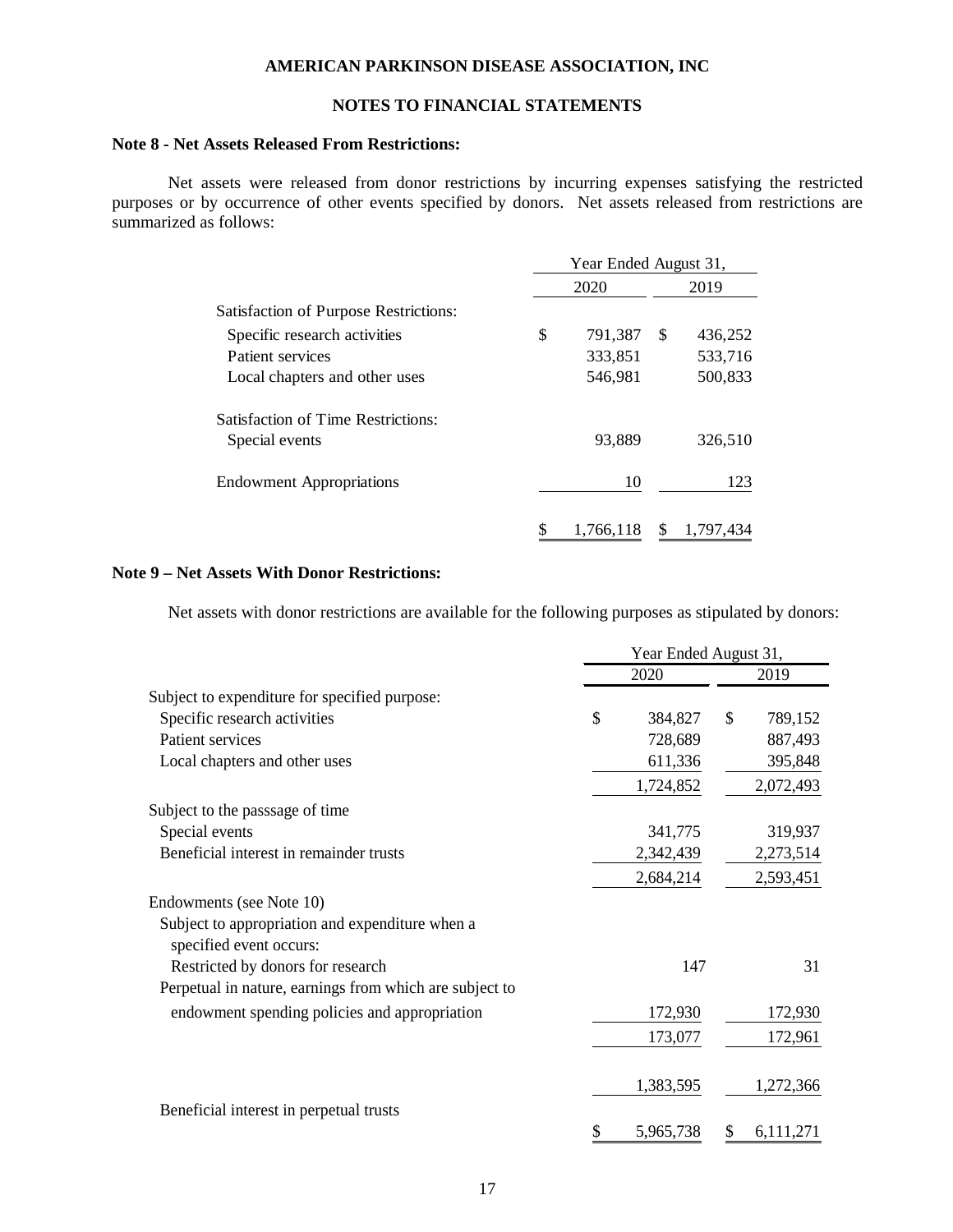## **NOTES TO FINANCIAL STATEMENTS**

### **Note 10 - Endowment Funds:**

APDA maintains a donor-restricted fund whose purpose is to provide long-term support for its patient services, research, and education programs. As required by accounting principles generally accepted in the United States of America, net assets associated with endowment funds are classified and reported based on the existence or absence of donor-imposed restrictions.

## *Interpretation of Relevant Law*

Management has interpreted the New York Prudent Management of Institutional Funds Act (NYPMIFA) as requiring the preservation of the fair value of the original gift as of the gift date of the donorrestricted endowment funds absent explicit donor stipulations to the contrary. As a result of this interpretation, APDA classifies as permanently restricted net assets (a) the original value of gifts donated to the permanent endowment, (b) original gift of subsequent gifts to the permanent endowment, and (c) accumulations to the permanent endowment made in accordance with the direction of the applicable donor gift instrument at the time the accumulation is added to the fund. The remaining portion of the donor-restricted endowment fund that is not classified as permanently restricted net assets is classified as temporarily restricted net assets until those amounts are appropriated for expenditure by APDA in a manner consistent with the standard of prudence prescribed by NYPMIFA. In accordance with NYPMIFA, APDA considers the following factors in making a determination to appropriate or accumulate donor-restricted endowment funds:

- (1) The duration and preservation of the endowment fund;
- (2) The purposes of the institution and the endowment fund;
- (3) General economic conditions;
- (4) The possible effect of inflation or deflation;
- (5) The expected total return from income and the appreciation of investments;
- (6) Other resources of the institution;
- (7) Where appropriate and circumstances would otherwise warrant, alternatives to expenditure of the endowment fund, giving due consideration to the effect that such alternatives may have on the institution; and
- (8) The investment policy of the institution

### *Investment Objectives*

APDA has adopted an investment policy that primarily emphasizes the preservation of the capital and secondarily maximizes the total return. Investment returns are expected to provide adequate funds to sufficiently support designated needs and preserve or enhance the real value of APDA. In establishing the investment objectives of APDA, management has taken into account the time horizon available for investment, the nature of APDA's cash flows and liabilities, and other factors that affect APDA's risk tolerance.

## *Strategies Employed for Achieving Objectives*

To satisfy its long-term objectives, APDA will ensure appropriate diversification to marketable equity securities. There shall be no Securities and Exchange Commission unregistered securities, private placement, venture capital, or direct investments in real or personal property. Approved investments include among others equity securities and fixed income securities.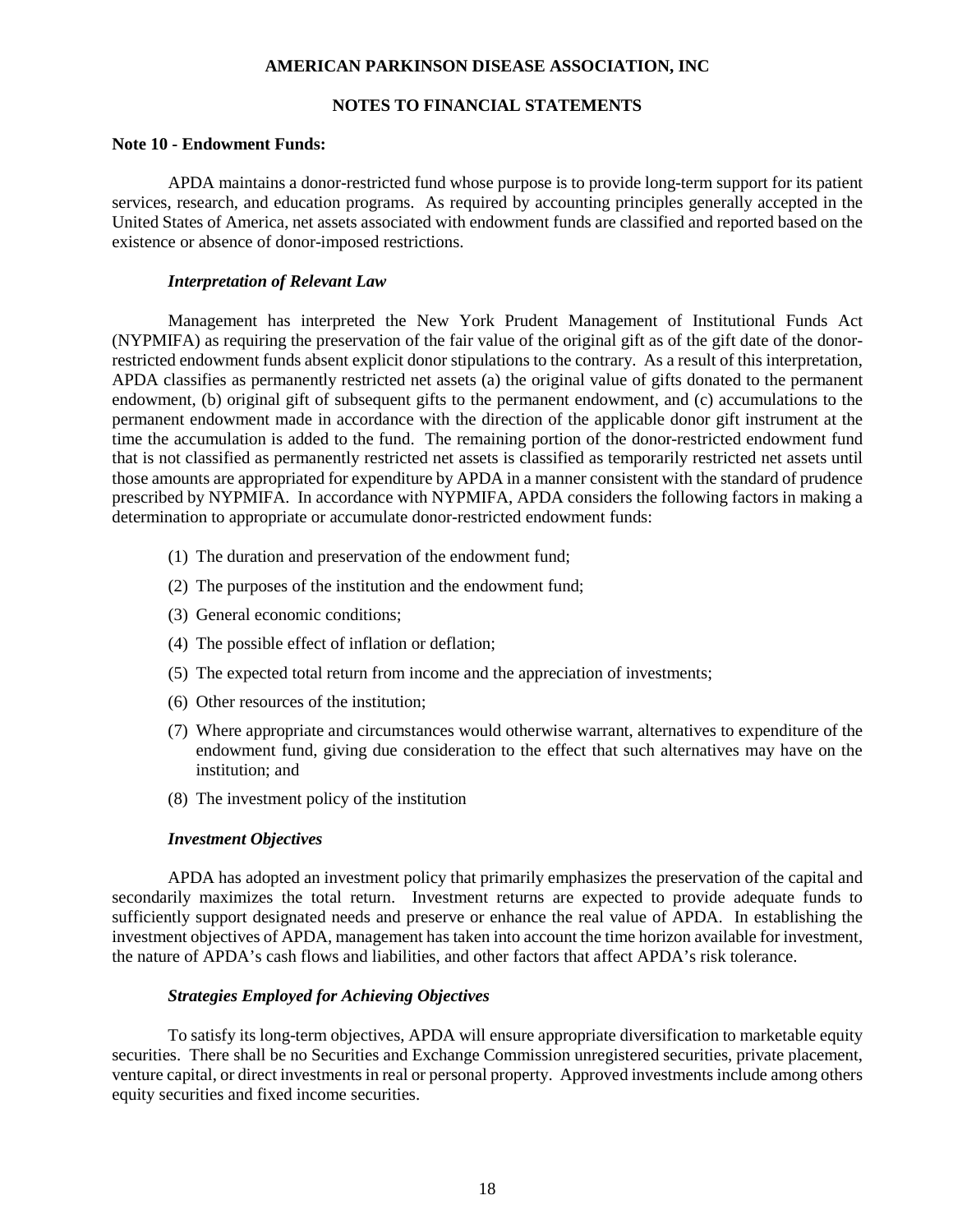### **NOTES TO FINANCIAL STATEMENTS**

#### **Note 10 - Endowment Funds (continued):**

### *Spending Policy*

APDA has a policy of appropriating for expenditure the amount needed to cover the expenses of the related endowment projects. The spending policy is followed unless the fair value of endowment assets is less than its respective historical dollar value or there are specific donor stipulations to the contrary.

## *Changes in Donor-Restricted Endowment Net Assets*

|                                         | Year Ended August 31,   |         |      |         |  |  |  |
|-----------------------------------------|-------------------------|---------|------|---------|--|--|--|
|                                         |                         | 2020    | 2019 |         |  |  |  |
|                                         | With Donor Restrictions |         |      |         |  |  |  |
| Endowment net assets, beginning of year |                         | 172,961 |      | 172,961 |  |  |  |
| Investment return, net                  |                         | 126     |      | 123     |  |  |  |
| Appropriation for expenditure           |                         | (10)    |      | (123)   |  |  |  |
| Endowment net assets, end of year       |                         | 173.07  |      | 172,961 |  |  |  |

### **Note 11 - Allocation of Joint Costs:**

During the years ended August 31, 2020 and 2019, APDA incurred joint costs for mailings that included fund-raising appeals. Such joint costs were allocated as follows:

|                                   | Year Ended August 31, |           |  |           |  |  |
|-----------------------------------|-----------------------|-----------|--|-----------|--|--|
|                                   | 2020                  |           |  | 2019      |  |  |
| Fundraising costs                 |                       | 597,351   |  | 483,917   |  |  |
| Management and general            |                       | 54,163    |  | 49,496    |  |  |
| Public and professional education |                       | 1,232,943 |  | 1,096,986 |  |  |
| Research                          |                       | 13,613    |  | 16,554    |  |  |
|                                   |                       | 1,898,070 |  | 1,646,953 |  |  |

## **Note 12 - Retirement Plans:**

APDA is a member of the New York City Cultural Institutions Retirement System ("CIRS") which administers three separate multiemployer plans – a savings plan, a pension plan, and a group life and welfare benefits plan.

### *Savings Plan*

The savings plan is a 401(k) retirement plan which allows employees to defer up to 50% of their salaries on a pre-tax basis up to a maximum of \$19,500, or \$26,000 for employees age 50 and older (for 2020).

Employees are 100% vested in their accounts which include their contributions, employer-matching contributions and investment gains, if any. During the fiscal years ended August 31, 2020 and 2019, employer matching was suspended and no contribution was required. APDA did not make any contributions to the savings plan during the fiscal years ended August 31, 2020 and 2019.